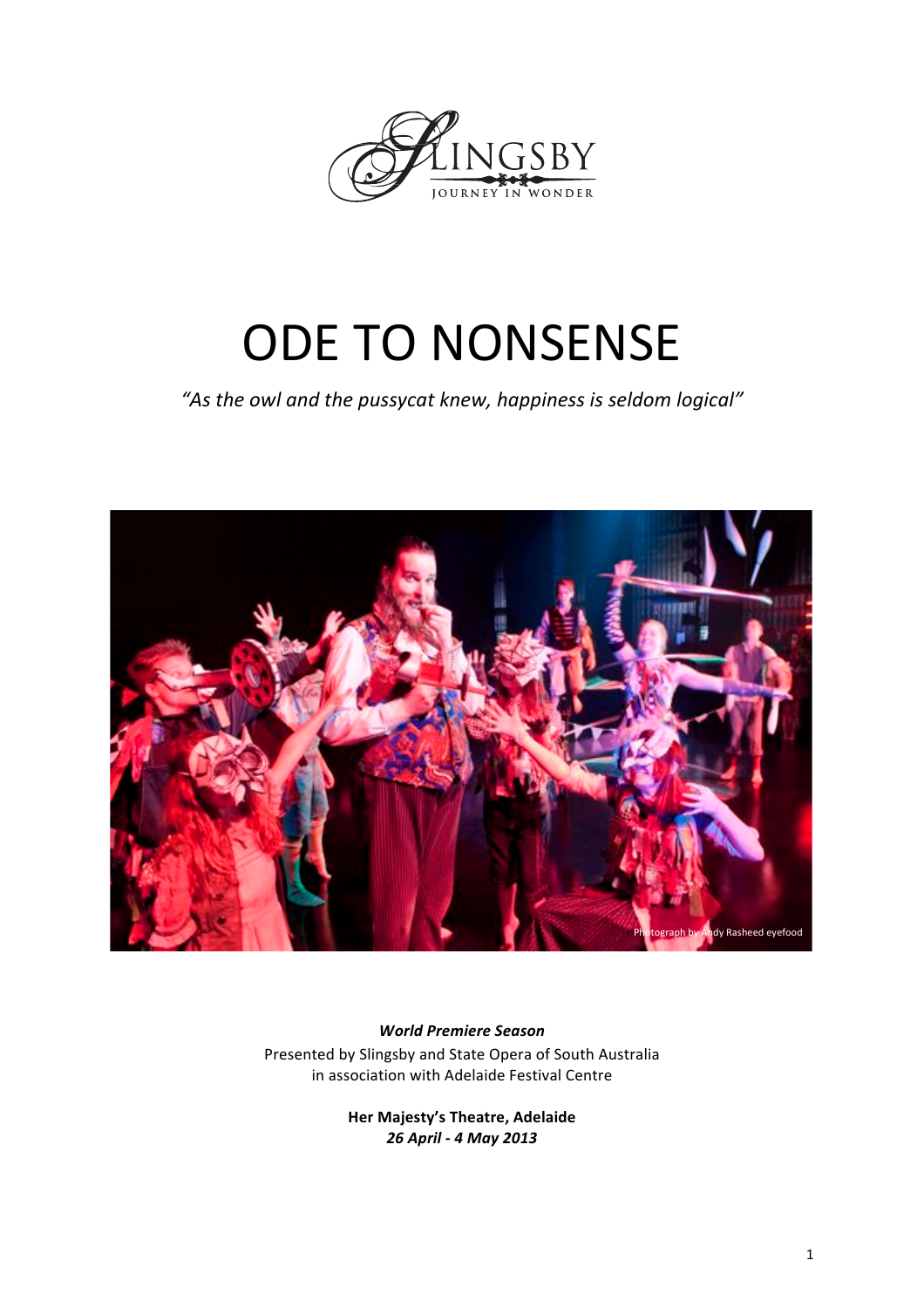# **About Slingsby:**

Slingsby is an Adelaide-based theatre company producing original, emotionally complex productions for school and family audiences. Its work is sought worldwide with a recent sold-out season on 42nd Street, New York.

Slingsby's stories are told through images and music, as much as they are through words. The company's work acknowledges the sunshine and shadows of human experience and ultimately reminds the adult in all of us, of the potential joy, infinite possibility and wonder of the universe.

Led by Andy Packer (Artistic Director) and Jodi Glass (Executive Producer) the company's productions are conceived by Andy and developed in collaboration with Artistic Associates Quincy Grant (composer) and Geoff Cobham (designer) alongside teams of artists from a range of artistic disciplines.

"If more theatre were like this, the world would be a magical place indeed."

"It is theatre like the work Slingsby produces which makes us all imagine a better and *happier\$world."*

#### Australian Stage Online (March 2010)

## **Ode\$To\$Nonsense:**

After five years of planning, writing, composing and dreaming, Slingsby – in association with State Opera of South Australia and the Adelaide Festival Centre – will premiere *Ode to Nonsense* at Her Majesty's Theatre, Adelaide, on Friday 26 April 2013. Ode To Nonsense is a new Opera based on the life, work and insights of Edward Lear (1812-1888). Lear is famous as the author of "A Book of Nonsense" and of the timeless children's songs "The Owl and the Pussycat" and "The Jumblies". Yet, for this gentle genius, infectious merriment mingled with a deep sadness. Although he toiled in his life to be recognised as a great oil painter it is for that which came most naturally to him that he is remembered – Nonsense. This original family opera, celebrates creativity, genius and the search for happiness.

> 'nonsense is the breath in my nostrils' *Edward\$Lear*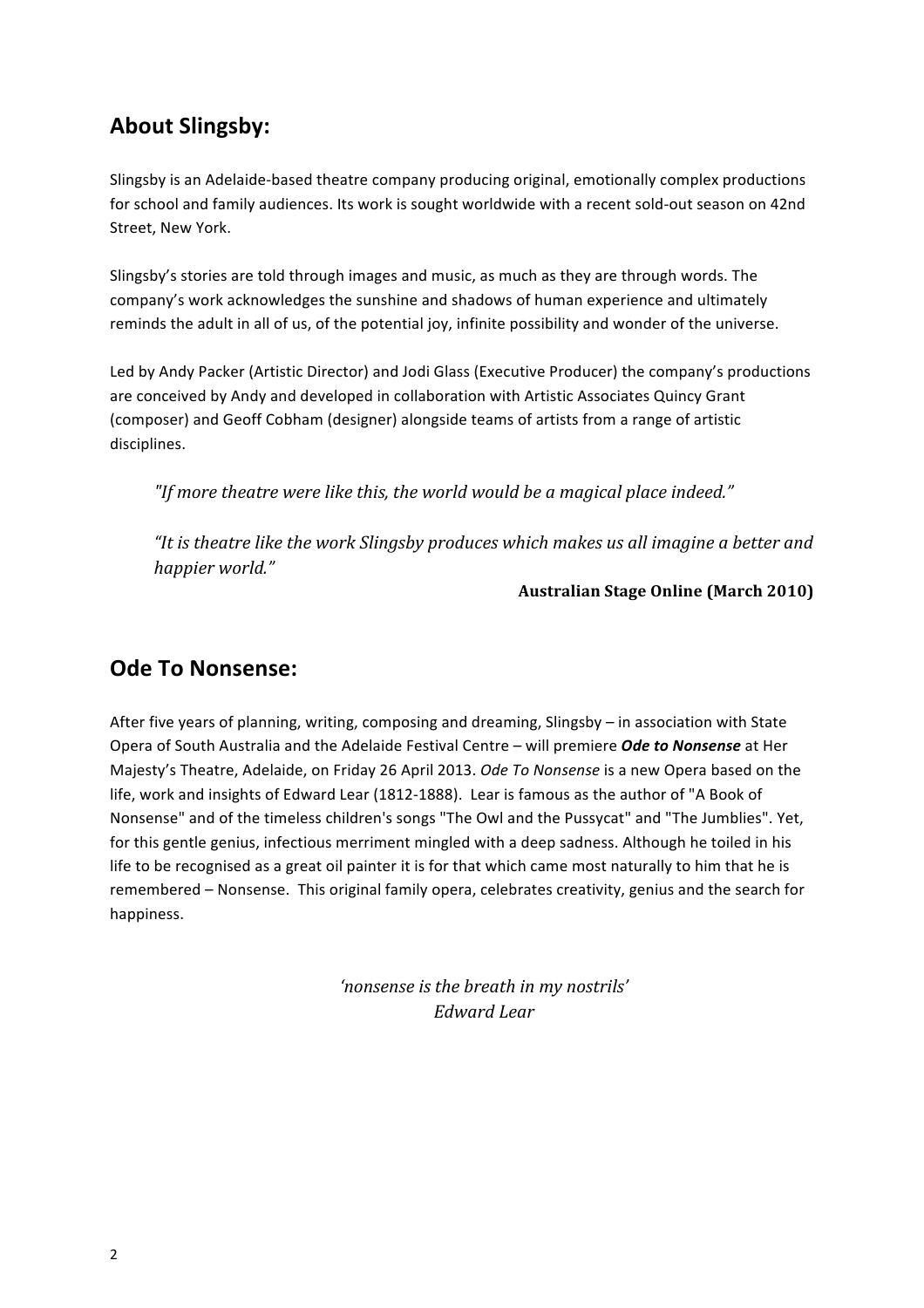# **Company History:**

Slingsby's award winning inaugural production *The Tragical Life of Cheeseboy* premiered in the Adelaide Festival Centre in January 2008. Since then, the production been performed 220 times in 40 venues in 25 cities across eight countries. Seasons include: the Sydney Festival, Children First Festival in Singapore, Festival Teatralia in Madrid, Imaginate Festival in Edinburgh, The Egg at Theatre Royal Bath, Sydney Opera House, the ASSITEJ 2008 World Congress and Performing Arts Festival in Adelaide and a five-week tour of regional and metropolitan South Australia and a seven week tour of North America including two week long sold-out season at The Duke Theater on 42nd Street, New York. Slingsby's debut international tour, the 2009 world tour of The Tragical Life of Cheeseboy, won a Ruby Award for "Leadership in Arts Enterprise".

*Wolf*, the company's second production, was largely developed and subsequently premiered in Mount Gambier in regional South Australian. *Wolf* premiered in May 2009 in Mount Gambier's Sir Robert Helpmann Theatre after which the production toured for three weeks to 10 regional South Australian towns and performed a week-long season in the 2009 Come Out Festival for young audiences. In 2011 Wolf toured to the Sydney Opera House.

Slingsby's third production, *Man Covets Bird*, took its inspiration from a sketch by American artist and musician John Lurie and the art of Australian industrial photographer Wolfgang Sievers. The production incorporates animation, live music and beautiful prose to tell a tale that blends equal measures of melancholia and sunshine. *Man Covets Bird* premiered in March 2010 for the 2010 Adelaide Festival and Adelaide Festival Centre's InSpace program, receiving unanimous critical and audience acclaim and winning a variety of awards. In August 2012 Man Covets Bird toured to The Arts Centre, Melbourne, Sydney Opera House and Centenary Hall, Goolwa in regional South Australia.

**Ode To Nonsense** is Slingsby's fourth production.

Slingsby and Closer Productions have produced a short three-episode video on The Making of Ode To Nonsense, with interviews with the creative artists and cast and 'behind-the-scenes' vision of rehearsals.

See the *Episode 1: A Celebration of Creativity*, *Episode 2: The Music*, and *Episode 3: The Design* **World** at **vimeo.com/slingsby** 

For more information on Slingsby visit **slingsby.net.au**.

To watch Slingsby artists discussing the ideas behind the company's work watch the **Slingsby company video.**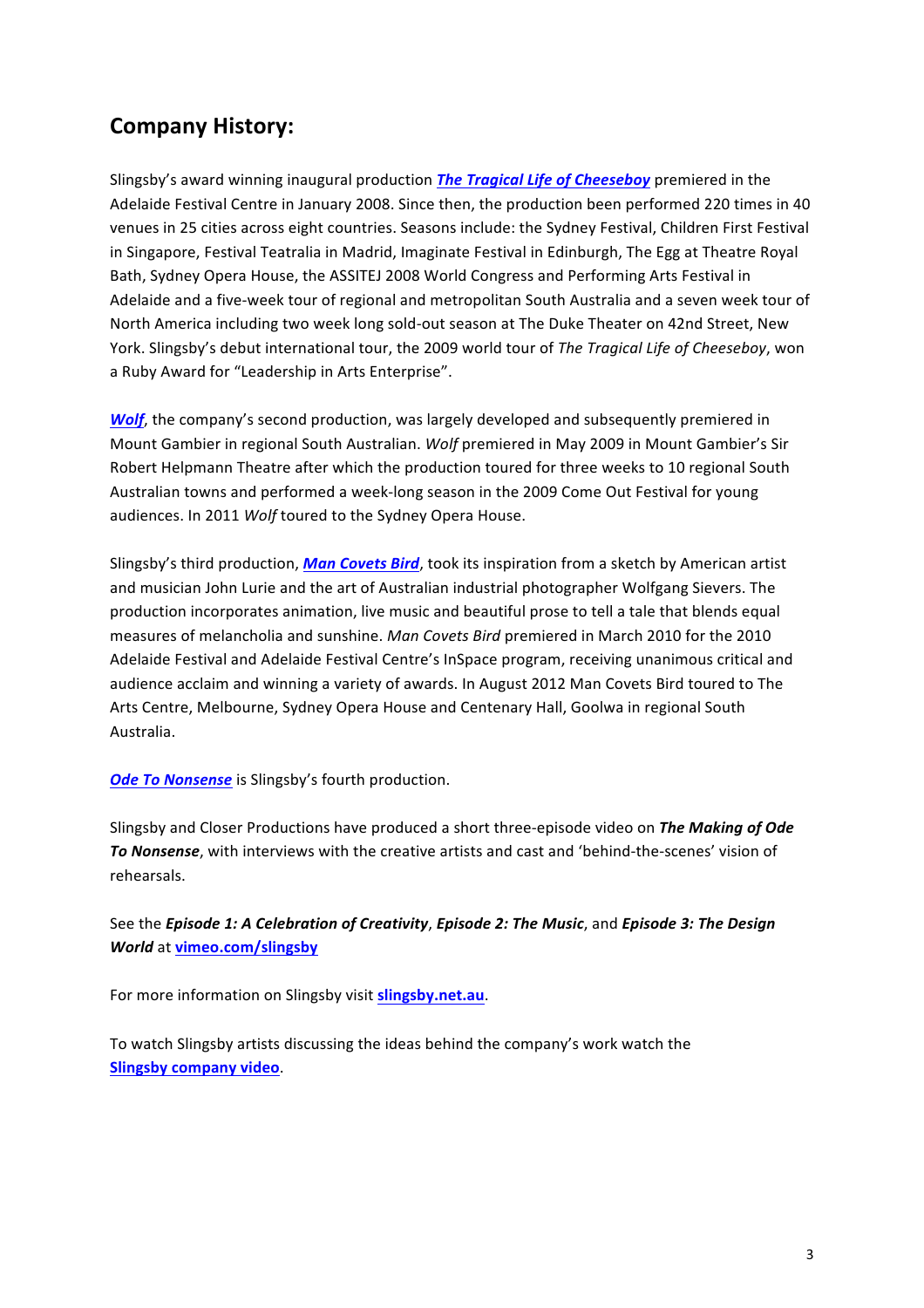# **Slingsby's Awards:**

#### **2010\$Awards**

**Slingsby** Business SA Export Award (Arts & Entertainment)

#### **Man Covets Bird**

Ruby Award (Best Work) Curtain Call Award (Best Show: Comedy) Curtain Call Award (Best Technical: Production Design) – awarded to Geoff Cobham & Wendy Todd Sunday Best Award (Festival)

#### **The Tragical Life of Cheeseboy**

Perth International Arts Festival Children's Choice Award (Most Emotional) Perth International Arts Festival Children's Choice Award (Best Kiddish Show) Perth International Arts Festival Children's Choice Award (Most Awkwardest Voice)

#### **2009\$Awards**

#### **The Tragical Life of Cheeseboy**

Ruby Award (Leadership in Arts Enterprise: 2009 World Tour) AWGIE (Children's Theatre) – awarded to Finegan Kruckemeyer

#### **Wolf**

The Advertiser's Best Shows (Wolf)

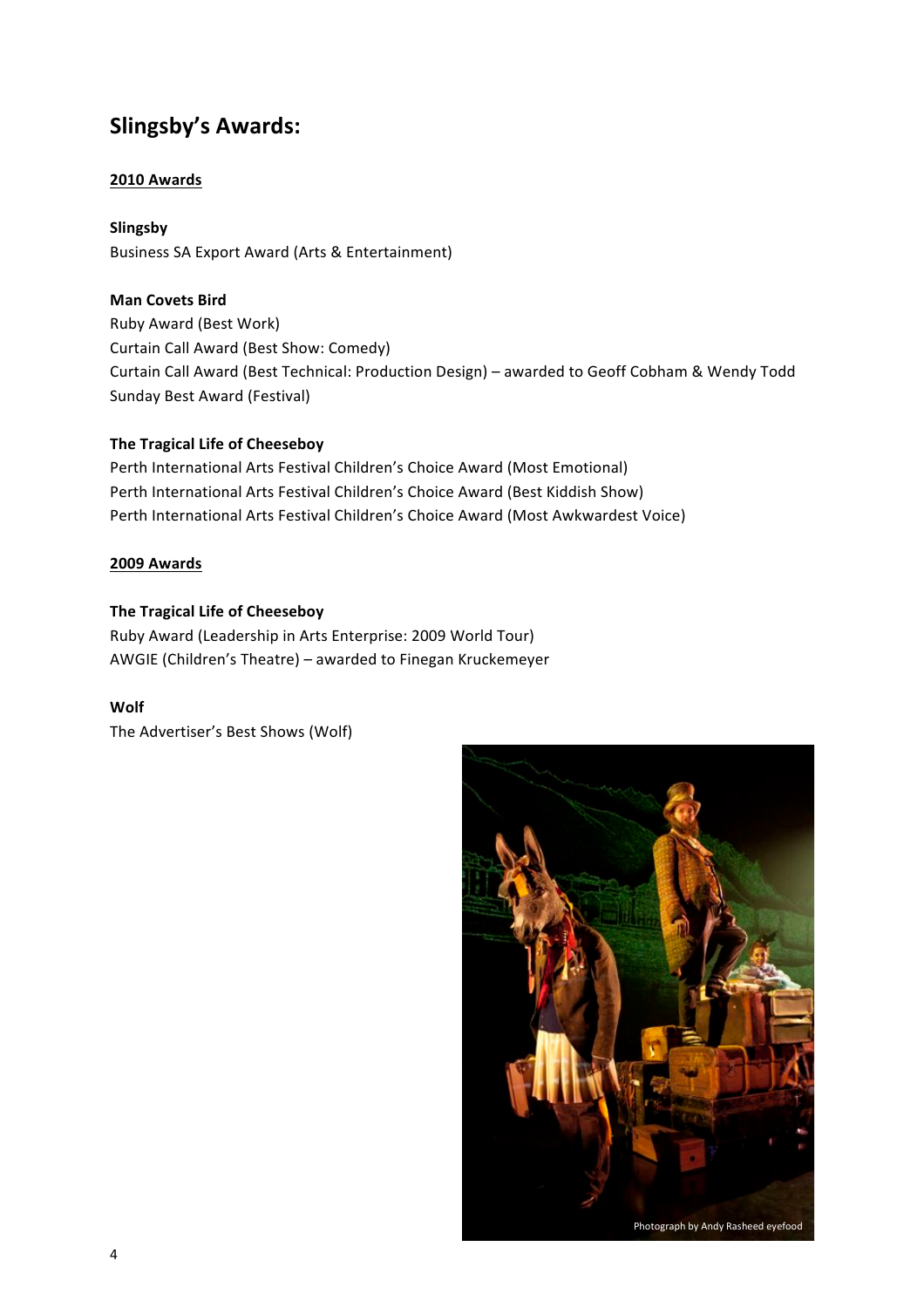## **Ode To Nonsense Team:**

#### **CAST\$**

**Principals** Nicholas Lester"*Edward\$Lear {Baritone]* Johanna"Allen"*Gussie\$Bethell {Soprano}* Adam"Goodburn"*Giorgio {Tenor}*

#### **Youth\$Chorus**

Daniel"Cropley"*Young\$Lear* Bella Baggio Leah"Michele Tayla"Coad Angelique Diko Harry Fiedler Lawson Hansberry Camryn Jordans Mitchell McGarry Samuel G. P. Miller Connor Olsson-Jones Martha Gwen Sophia Habel (cover) Jacob Maiolo (cover)

#### **Acrobats**

Josh Croall Lisa Goldsworthy Dylan Phillips

#### **Orchestra**

Adelaide Art Orchestra: Stephanie"Waterhouse"*Clarinet* Tim"Keenihan"*Trumpet* Jamie"Adam"*Percussion* Andrew"Georg"*Piano* Julia"Maly"*Violin* Natalie"Maegraith"*Viola* Henry"South"*Bass*

#### **Creative**

Andy"Packer"*Director/Scenario* Quincy"Grant"*Composer* Jane"Goldney"*Librettist* Timothy"Sexton"*Musical\$Director* Geoff"Cobham"*Set\$&\$Lighting\$Designer* Ailsa"Paterson"*Costume\$Designer* Wendy"Todd"*Art\$Finishing* Cindi"Drennan/Illuminart"*Projection\$Design* Luku"Trembath *Animation* Christopher"Petridis"*Associate\$Lighting\$* **Designer & AV Systems Designer** Larissa"McGowan"*Choreographer* Andrew"Georg"*Repetiteur\$* Elena"Carapetis"*Dialect\$Coach* Mark"Francis"RN"*Epilepsy\$Centre\$Consultant*

Nicola"Keene"*Production\$Manager* Stephanie Fisher Stage Manager Marie"Docking"*Assistant\$Stage\$Manager* Robyn"Hood *Dresser\$&\$Wardrobe\$Maintenance* Alex"Green"*Youth\$Chorus\$Chaperone* Samuel"McMahon"*Youth\$Chorus\$Chaperone*

Andy"Ellis"*Illustrator\$&\$Graphic\$Designer* Lucy"Markey"*Marketing\$Manager* Liz"Dunmurphy"*Marketing\$Coordinator* Natalie"Cicciocioppo"*Public\$Relations* Andy"Rasheed"(eyefood)"*Photography* Donna"Tripodi"*Programming\$Coordinator* Simon"Bryant *Nonsense\$Menu\$Maestro* Jodi"Glass"*Executive\$Producer*

Set and Costumes constructed by State Theatre Company of South Australia.

Lear's and Giorgio's Costumes made by State Opera of South Australia

**Ode To Nonsense was commissioned and** produced by Slingsby with the assistance of **State Opera of South Australia.**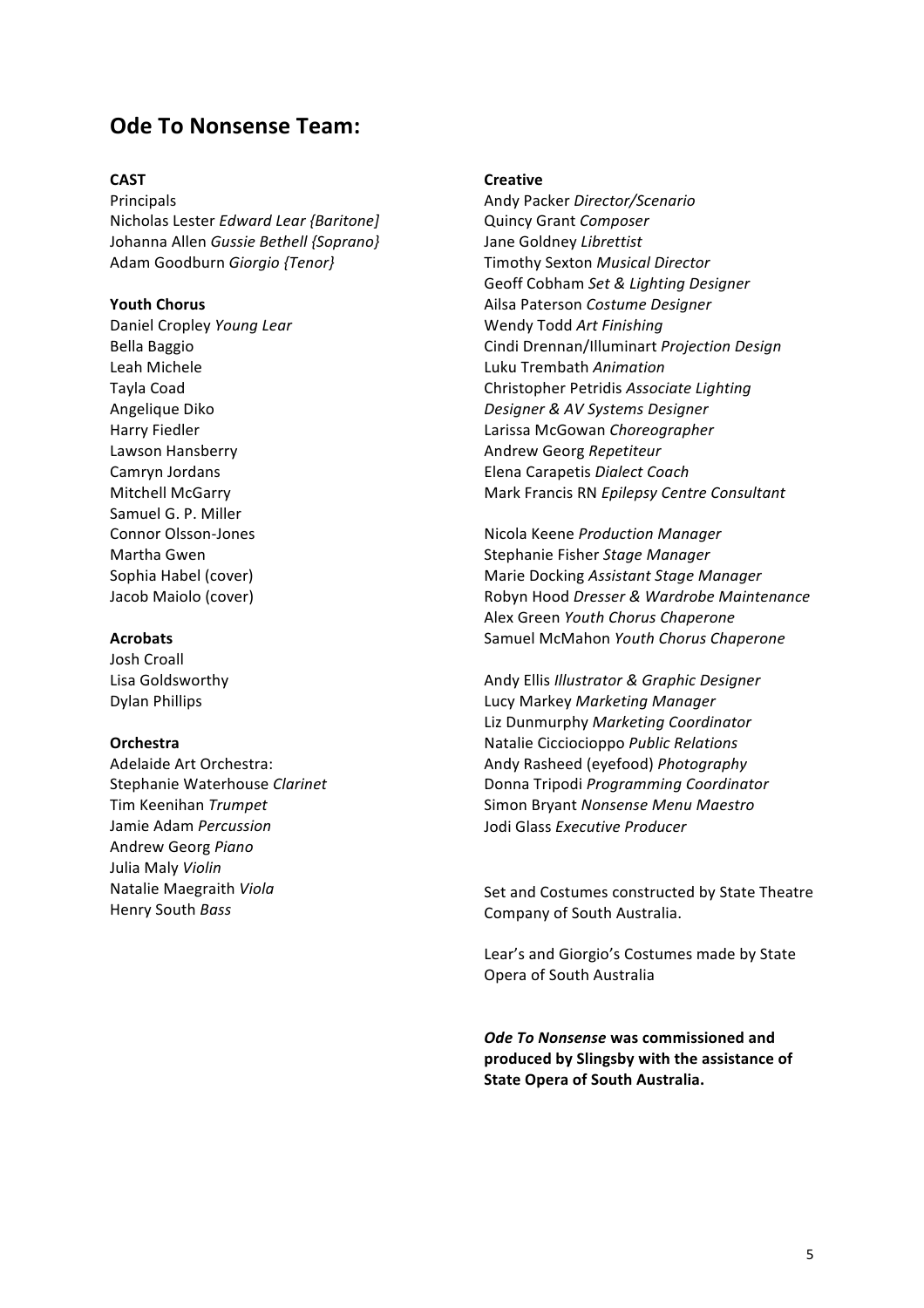# **Synopsis:**

In 1812, age seven, Edward Lear sees a travelling circus. He briefly experiences joy and wonder like never before.

Now it is 1888. Edward is old and unwell. He returns home to San Remo, Italy with his faithful manservant, Giorgio. Lear hopes some major oil paintings will finally earn him fame and money.

Lear and Giorgio are met by Gussie, the woman Lear has loved for many years. Giorgio urges Lear to propose. Giorgio and Lear sing of exotic travels and pursuit of artistic glory. Giorgio and Gussie enjoy Lear's nonsense works but the artist dismisses it, and himself, as foolish. He falls into an epileptic seizure and enters his enchanted 'Gromboolian Plain' where he finds some peace from his creative turmoil.

On the brink of proposing to Gussie, the two find a mutual understanding before Lear collapses and dies. In a nonsense world, as 'Owl and Pussycat', the couple is united forever.



L to R: *Edward Lear* {Nicholas Lester, Baritone}, *Gussie Bethell* {Johanna Allen, Soprano}, *Giorgio* {Adam Goodburn, Tenor} **Photograph by Andy Rasheed eyefood**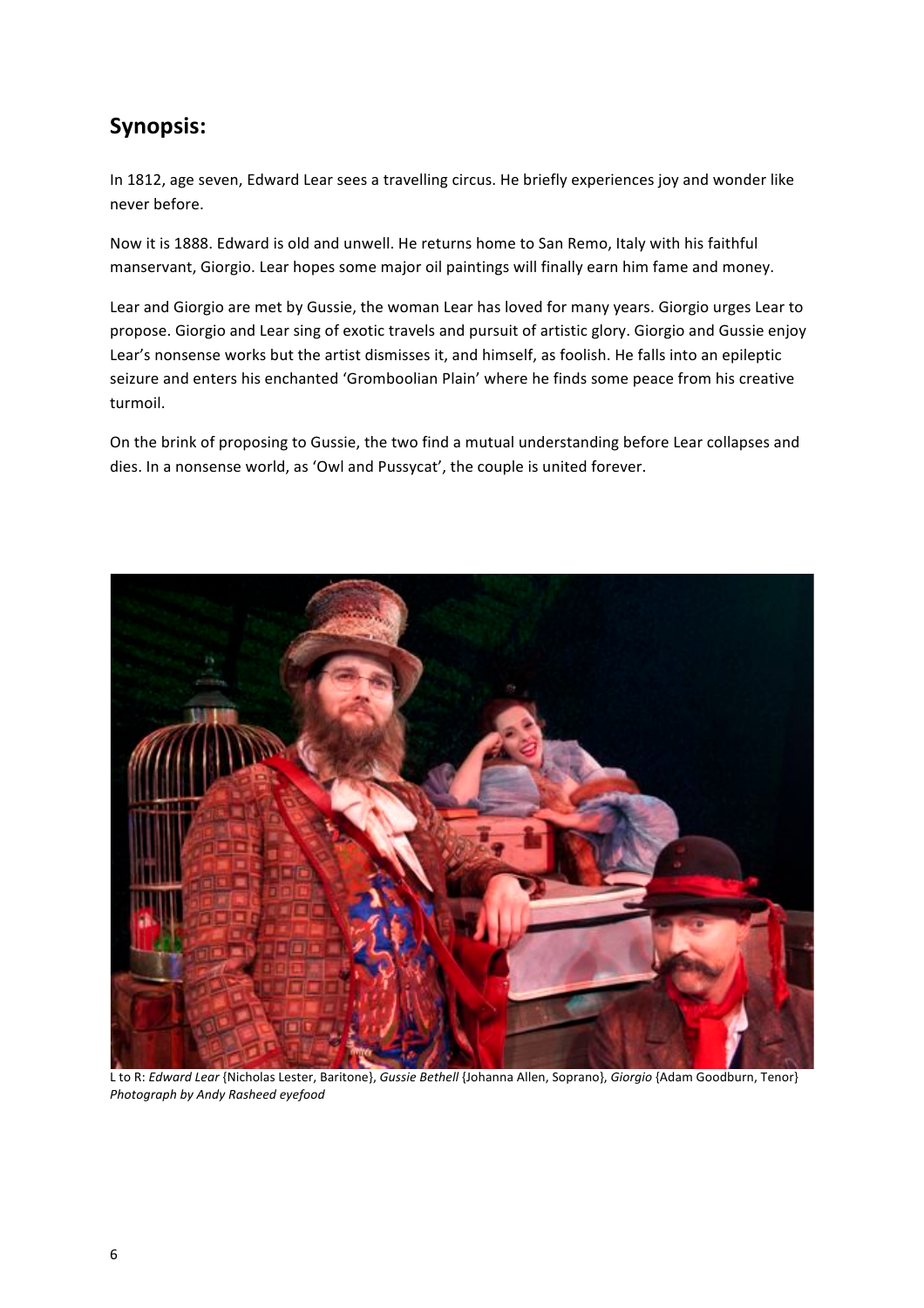# **Director's Notes by Andy Packer:**

Edward Lear lived an extraordinary life full of adventure and adversity. And despite significant personal impediments he triumphed and his creative gifts live on for us to enjoy today. His life experience offers us a model to consider how to live our lives.

Edward was born 20 of 21 children, was raised by his sister Ann and never new the love of his mother. From age four he live with epilepsy and at age seven experienced his first bout of depression or what he termed 'the morbids'. This was a condition that was to plague him throughout his life. He also suffered from recurrent respiratory infection, which was the catalyst for him leaving London for most of his adult life, chasing better weather through the Mediterranean.

Many of us would be emotionally obliterated by these trials and yet Edward Lear managed to find a path through life that was lit by creativity. He seems to have inhabited two worlds; one being the reality of the Victorian era where he toiled and enjoyed a moderate level of success as a painter and writer of travel journals; and another that was his unique Nonsense, the Gromboolian Plain in which he cast a host of strange and magical creatures.

Lear described Nonsense as 'the breath in my nostrils'. It is in this world, through his imagination, that he was able to marry the 'pussy-cat' that he so loved. Gussie Bethell was the object of Edward Lear's affection for many years and despite how deeply he loved her, and several plans to ask her to marry him he never found the courage – considering himself to be too fat, poor, unwell and depressed to burden her with. However she reciprocated his love and would most certainly have accepted his invitation for marriage. And despite not finding the courage in life in the Owl and the Pussy-cat the two are eternally wed.

In this premiere production of *Ode to Nonsense* we explore the two worlds that Lear inhabited and how he managed to slip between them.

At the beginning of *Ode To Nonsense* we discover Edward as a seven year old boy enjoying a Mummers Play at a Victorian Fair on a field on the edge of town. As the Fair passes little Edward is searching, looking for the children of the travelling players, wanting to play with them. They are just beyond reach as they seep from reality into the Gromboolian Plain – a bright glowing place in Edward Lear's mind. The Gromboolian Plain represents happiness and becomes a world that Edward dips into but never manages to maintain a constant grasp on.

Through the opera we slip back and forth between these two worlds as we observe Lear's last hour on earth aged 76, his attempt to find the courage to ask Gussie to marry him and witness him assessing the value of his life. Eventually, through communicating with the imaginary Gromboolian creatures in the midst of an epileptic seizure, Lear becomes aware that all along he has possessed access to happiness. He finally understands that the golden glowing light of joy has not been beyond him but within him. The key to it is his creativity.

Relieved by this new understanding he sings a celebratory Ode to Nonsense before dying and finally crossing over eternally to the Gromboolian Plain where everything is possible. In this glowing world of he is finally able to marry his Pussycat as he is transformed into the Owl, the wise observant bird of the night.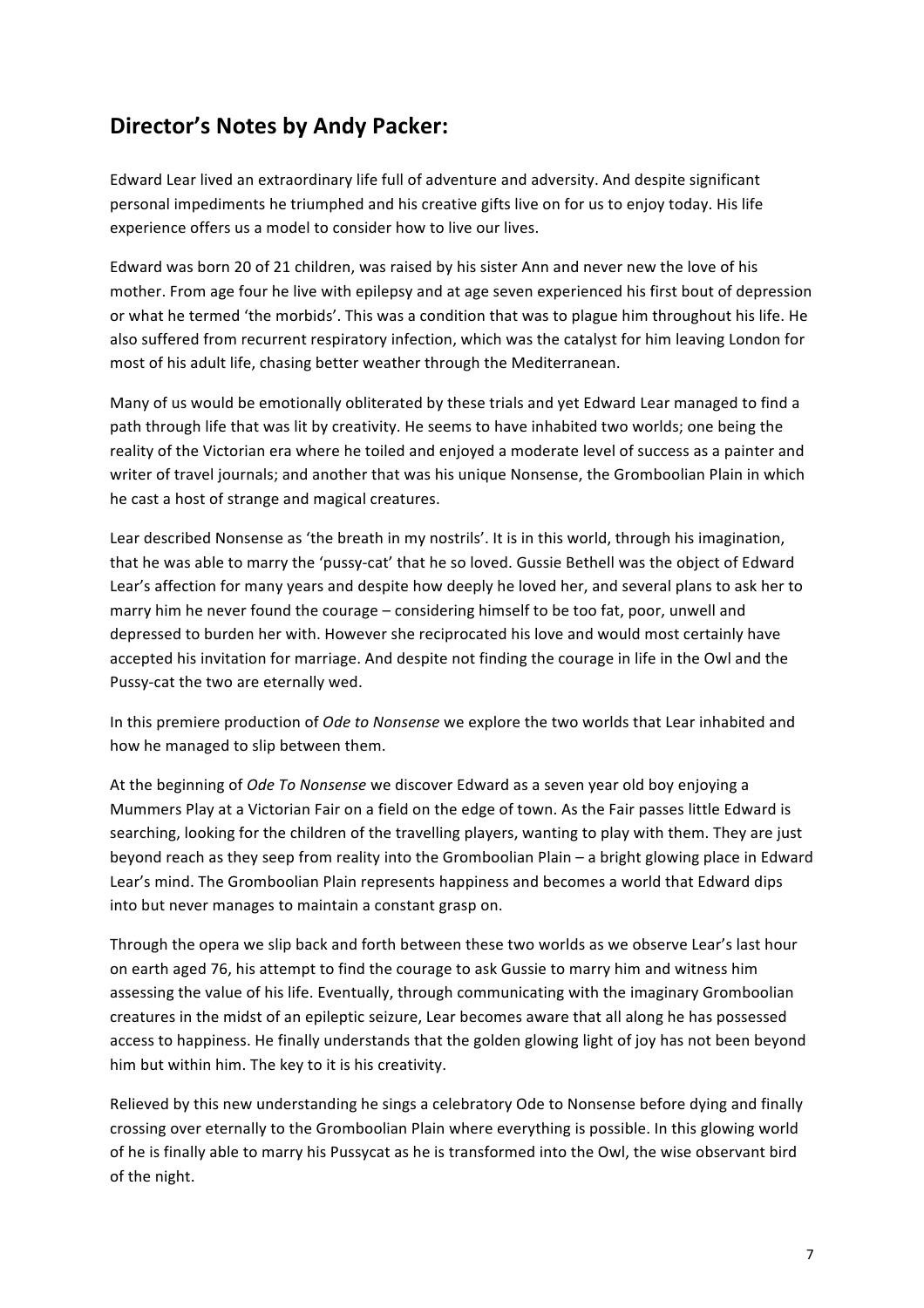## **Composer's Notes by Quincy Grant:**

Our ambition with *Ode To Nonsense* since its inception has been to create a piece of theatre that captures in a strange stylised form the character of the odd and beautiful Mr Lear. And it seemed that opera, the most stylised and emotional form of all, would be the right choice. I hadn't written an opera before, but I've done decades of music for theatre, of writing songs, of cabaret. So I felt that though I didn't know how to write an opera, I knew how to write all its constituent parts and that I had a good feel for shaping a narrative with music. So the main challenge was to build a scenario that would give us a strong shape to what is a basically static situation – three characters talking about themselves for an hour. Once we developed this it then became pretty easy to find songs for each of the moments: a comic scene, a travel scene, a celebration of birds, an 'I'm ugly and want to die' moment, a fantasy-land scene, etc. And the wonderful thing about this piece is that so much material is provided by the subject himself: we have his words, his nonsense, his illustrations and paintings to draw on. So Jane and Andy could draw on this to flesh out the scenarios and we could build a dramatic flow into the story. It has been an enormous task: 100s of hours to write and orchestrate the music – 430 pages of score – it's like writing a novel I guess. But it has been brilliant; could one find a happier occupation in all this world?

## **Librettist's Notes by Jane Goldney:**

There once were three people whose names were Andy, Quincy and Jane, and they all felt the time had come to celebrate Edward Lear by way of an Opera. So they bought a quantity of shortbread with chocolate-covered ends by way of sustenance, and quite surrounded themselves with coffee and two thousand and fifty nine books about Edward Lear, and nothing else, save for a large butterchurn. Into this they emptied words and musical notes until they perceived it quite full, upon which they tied it securely with pinky paper. They procured the services of an elderly Quangle Wangle, who churned it violently whilst playing tunes over it on an accordion, until an Opera was made directly, with which they expressed themselves pleased on the whole, having all its parts in copious and rural harmony. (An earnest token of my sincere and grateful infection for Mr Lear.)

## **Set & Lighting Designer's Notes by Geoff Cobham:**

In designing the world for *Ode To Nonsense* we drew inspiration from the Victorian era Lear lived in. We loved the crazy follies, mazes and topiary that blossomed during this period. To provide a palette for the projection of Lear inspired animations we have created a giant flying hedge. This hedge provides the architecture for the locations of the Opera and the audio visual components and lighting add the atmosphere. The simplicity and flexibility of this set allow the cast and their rich costumes designed by Ailsa Paterson to be the focus for the audience.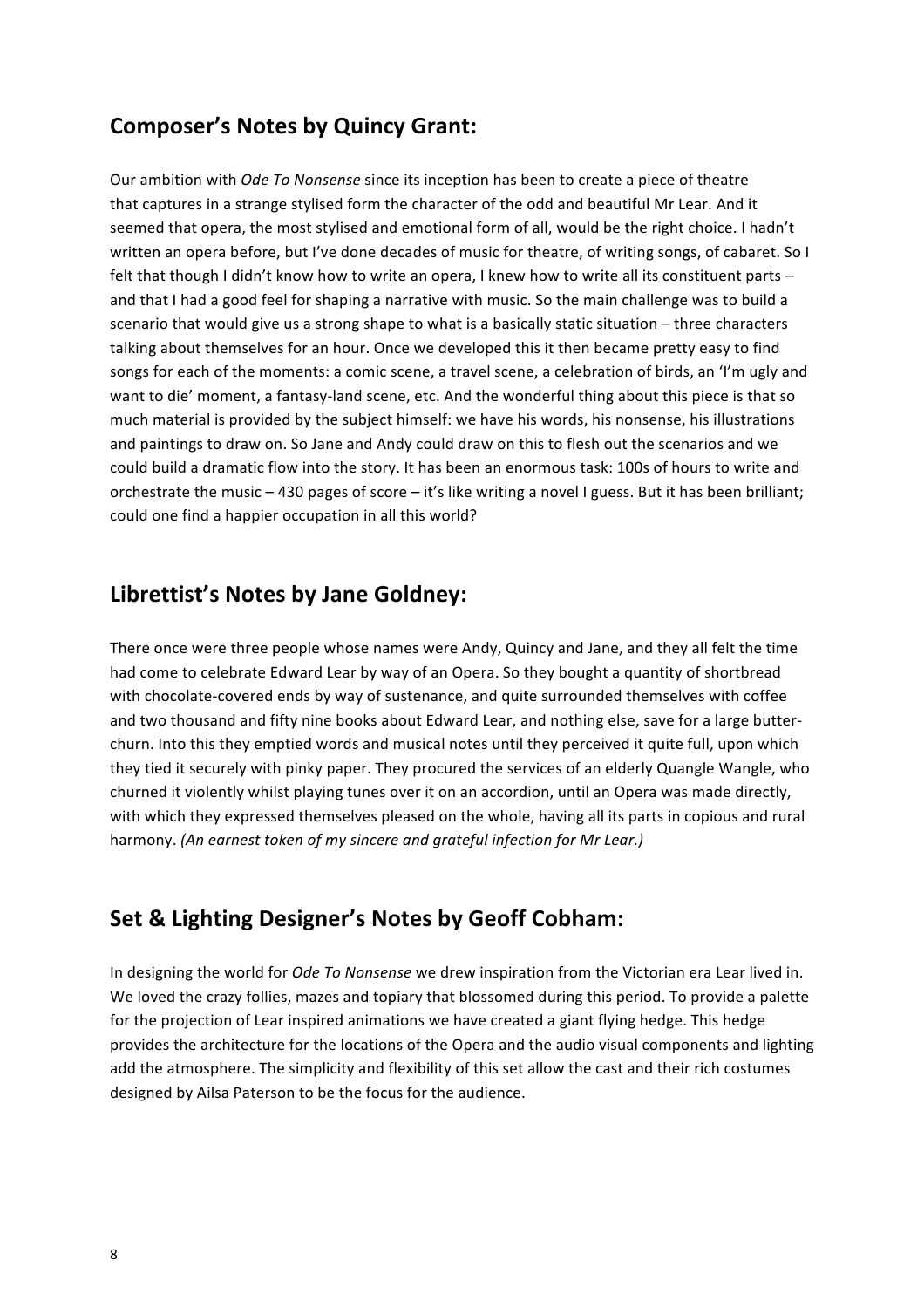

L to R: Quincy Grant {Composer}, Andy Packer {Scenario/Director}, Jane Goldney {Librettist} and Geoff Cobham {Set & Lighting Designer}

# Lear and **Food**:

In his journals and creative writing, Edward Lear obsessively references food. He wrote nonsense poems about eating and noted in his journals dishes that he'd eaten or that his Manservant Giorgio had cooked for him on their travels. Often these dishes were quite indigestible, such as the Dish of Roasted Squirrels, which they ate on a particularly unpleasant journey and the Pale Pellucid Periwinkle Soup. Lear even wrote recipes but as was his want – and sheer brilliance – these recipes are simply nonsense, involving ingredients and methods that render the dish inedible. On realising the importance of food in Lear's work, we were inspired. We commissioned Simon Bryant, an outstanding South Australian chef passionate about seasonal local produce, to devise a menu inspired by Lear's nonsense food for Slingsby to serve at the world premiere performance of Ode To *Nonsense* and to write recipes for a few dishes such as Gosky Patties that adults and families can cook"at"home."*Find\$out\$more\$on\$Simon,\$Slingsby\$and\$nonsense\$food\$at\$***www.slingsby.net.au**

*"They\$dined\$on\$mince\$and\$slices\$of\$quince\$which\$they\$ate\$with\$a\$runcible\$spoon."* **The Owl and The Pussy-cat by Edward Lear**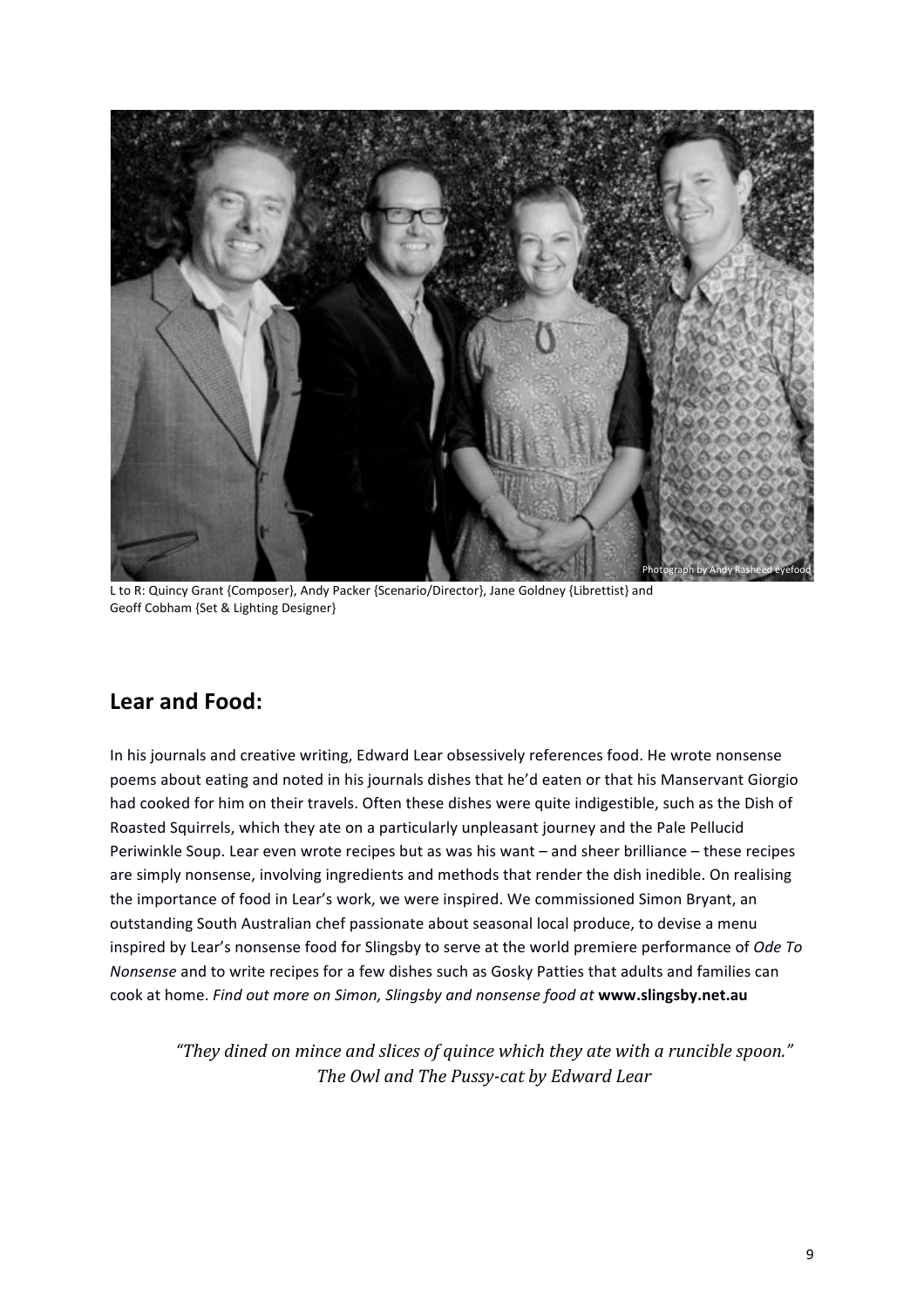## **Ode To Nonsense Company Biographies:**

#### **Nicholas\$Lester\$***Edward!Lear!(Baritone)*

Australian born and London based, Nicholas Lester trained at the Elder Conservatorium of Music in Adelaide, the Young Artists Programme at the State Opera of South Australia and the National Opera Studio in London. He was the recipient of the Anne Woods/Johanna Peters Award and of an Independent Opera/National Opera Studio Postgraduate Voice Fellowship. While at the National Opera Studio he appeared in concert with the Welsh National Opera Orchestra and L'elisir d'amore for the Welsh National Opera. Other operatic credits include: Starek/*Jenůfa* and Schaunard/La Bohème for Glyndeoubourne on Tour and Nationale Reisopera, Netherlands; Kuligin/*Katya Kabanova* and Doctor,Shepherd/Pelléas et Méllisande for Opera Holland Park; Justizrat/Robert Storch *Intermezzo* and Der Sprecher/Papageno *Die Zauberflöte* for the Scottish Opera; The Count/*The Marriage of Figaro, Theseus/A Midsummer Night's Dream, Title Role in <i>Eugene Onegin* and Figaro *II barbiere di Siviglia* for the English Touring Opera; Diarte/*Erismena* for North Carolina Opera; Aeneas/*Dido and Aeneas* for the Adelaide Festival of Arts; Don Alfonso/*Cosi fan tutte* and Theseus/A *Midsummer Night's Dream* for CoOpera; and Marcello/*La Bohème* for State Opera of South Australia. *I promise to blow bubbles in my drink and slurp noisily!* 

#### **Johanna\$Allen** *Gussie!Bethell!(Soprano)*

Johanna has established a career as one of Australia's most versatile Singer/Actors. She has a Bachelor of Music Performance (Honours in Voice) from the Elder Conservatorium of Music and Bachelor of Arts in Drama from Adelaide University. She undertook further study in New York at the Actors Studio and with Daniel Ferro (Classical voice) at the Juilliard School. Her professional credits include music theatre, opera, film, television and stage, most recently: *The Threepenny Opera* for Sydney Theatre Company; Baker's Wife/*Into the Woods* for Capitol Theatre Sydney; *Wicked, original* cast, Melbourne and Sydney; Tonya (understudy)/*Dr Zhivago*, Kate/*The Pirates of Penzance* and Pitti Sing/*The Mikado* for Opera Australia; Constanza/Amadeus, New York; Lady Macbeth/Macbeth for the New York Theatre Project; *Agata/Angel and the Red Priest for the Adelaide Festival of Arts; // Trovatore* (*Inez*) and The Old Lady/*Candide* for State Opera of South Australia; and Mrs Lovett/Sweeny Todd for New York Opera Concert series. She has worked extensively as a concert artist across all musical genres collaborating with David Helfcott, Anthony Warlow, David Hobson, and Suzanne Vega. She has appeared as a soloist with *Carols by Candlelight, So You Think You Can* Dance, the Adelaide Symphony Orchestra, Melbourne Symphony Orchestra and the Adelaide Art Orchestra. She has a long association with the Adelaide Cabaret Festival, most recently performing her sell out show Mixtape.

*I promise to always go on the swings in the playground and never ever give up seeking the joy.*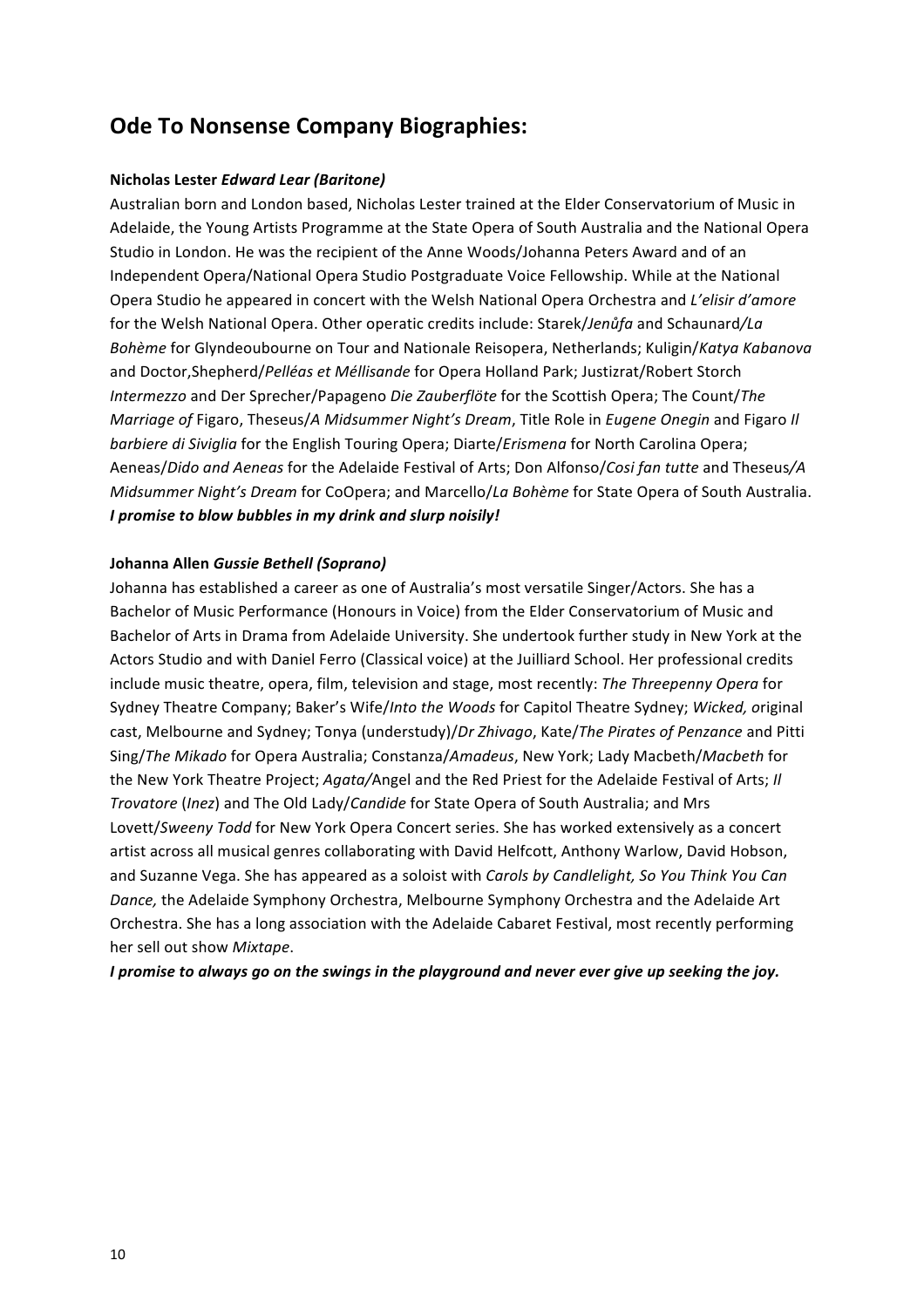#### **Adam\$Goodburn** *Giorgio!(Tenor)*

Adam completed his Bachelor of Music degree for vocal performance at the Elder Conservatorium of Music in 2003. He then trained in London with vocal coaches at the Guildhall School of Music and Drama. Adam made his operatic debut as a principal in the role of Amon in the State Opera of South Australia and Leigh Warren & Dancer's production of Philip Glass's Opera, Akhnaten. Adam's performing highlights have been performing the role of Nanki Poo/*The Mikado* for Opera Australia; Goro/*Madame Butterfly, Pang/Turandot*, Don Basilio/*The Marriage of Figaro*, the comic roles Nathanael, Cochenille, Pittichinaccio and Franz/*The Tales of Hoffmann* and Orpheus/Orpheus in the *Underworld* for State Opera of South Australia. In 2007 Adam performed the role of Mahatma Gandhi in Philip Glass's opera *Satyagraha* for State Opera of South Australia, Adelaide Vocal Project and Leigh Warren & Dancers. This role earned him a Helpmann Award nomination for Best Male Performer in an Opera. Adam is a co-founder of SINGular Productions and produced: *I Love You, You're Perfect, Now Change* for the 2007 Fringe Festival; *Elegies: A Song Cycle* for Opera Studio in 2008; *Different Fields* for Opera Studio in 2010 and It's a dad thing: The Musical for Opera Studio in 2011.

#### *I promise to pull a funny face every day.*

#### **Timothy\$Sexton\$***Musical!Director*

As a composer, conductor, arranger, singer, writer, adjudicator, public speaker and ABC broadcaster, Timothy is one of the most prominent musicians in South Australia. He has composed more than 200 works, ranging from opera to film scores. Conducting credits include *Don Pasquale*, The Mikado, *Riders\$to\$the\$Sea*,"*Mavra*,"*Treemonisha*,"*Mahagonny\$Songspiel*,"*The\$Turn\$of\$the\$Screw*,"Philip"Glass's" *Akhnaten*,"*Einstein\$on\$the\$Beach\$*and *Satyagraha,\$Sweeney\$Todd*,"*Undertow,\$The\$Station,\$Bastien\$and\$* Bastienne, La Voix Humaine, Little Women, Ingkata, Different Fields, Maria de Buenos Aires, Orpheus *in the Underworld* and the Australian premiere of Jake Heggie's Moby Dick. Orchestral conducting credits include the Auckland Philharmonia and the Symphony Orchestras of Queensland, Western Australia, Canberra and Adelaide. In late 2001 Timothy founded the Adelaide Art Orchestra. He has been awarded the Henry Krips Memorial Conducting Scholarship, a Centenary of Federation Medal for Services to Music, a Ruby Award for *Sustained Contribution to the Arts by an Individual* and was the 2009 South Australian of the Year (Arts Category). Timothy is the current CEO and Artistic Director of the State Opera of South Australia.

*I promise to view the world around me each day, as if I'm seeing it for the first time.* 

#### **Adelaide\$Art\$Orchestra**

The Adelaide Art Orchestra (AdAO) was founded in 2001 by Timothy Sexton and Carolyn Lam. Over the last 12 years, it has become a major player in Adelaide's dynamic, professional music scene. Highlights over this time include film scores for The Marriage of Figaro, Till Human Voices Wake Us, *The\$Old\$Man\$Who\$Read\$Love\$Stories* and"*The\$King\$Is\$Dead* and"the"musicals"*South\$Pacific*,"*The\$Mikado* with Anthony Warlow, The Pirates of Penzance with David Hobson and David Campbell and most recently, A Chorus Line. The AdAO has backed such Australian musical icons as Rachael Beck, Andy Seymour, Tim Campbell, Christine Anu, Sylvie Paladino, Doug Parkinson, Glenn Shorrock, Todd McKenney, Bernard Walz, Rhonda Burchmore, Marina Prior and the late Rob Guest. The AdAO has also played for ballets and plays regularly for the State Opera of South Australia. The AdAO has been involved in every Adelaide Cabaret Festival since its inception, supporting such international artists as Michael Feinstein, Lea Salonga, Maltby and Shire, Jason Robert Brown and Sherie Rene Scott. AdAO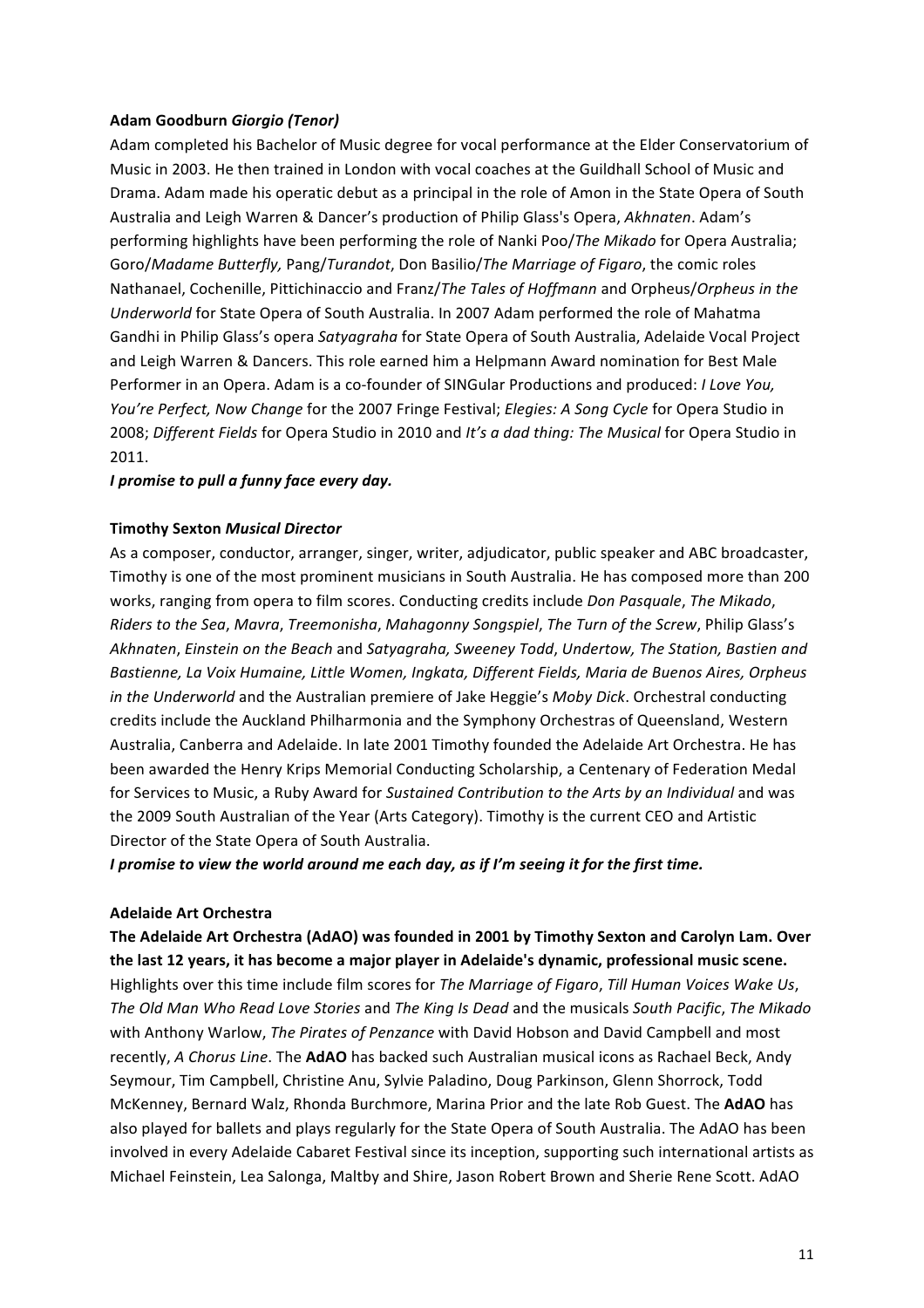has been broadcast internationally on Foxtel's Ovation channel in Cabaret Festival concerts with Bernadette Peters, Natalie Cole and Olivia Newton John. In 2013, the AdAO featured in three different concerts in the Adelaide Festival and also performed the spectacular *Twilight Concert* in the Bundaleer Festival.

#### **Andy\$Packer\$***Director!and!Artistic!Director,!Slingsby!*

Andy lives and works in Adelaide. He has worked as a performer, writer, conceiver and director of theatre and opera productions, creative producer of multidisciplinary arts programs, producer of large-scale outdoor events and as a festival director. Alongside his role as Founding Artistic Director/CEO of Slingsby, Andy also directs productions for other companies including the 2012 Adelaide Festival production of Leonard Bernstein's *Mass* featuring the Adelaide Symphony Orchestra and more than 120 singers. He has also directed productions for Adelaide Cabaret Festival, Windmill Theatre, Adelaide Symphony Orchestra, Adelaide Cabaret Festival, Restless Dance Theatre, Urban Myth Theatre of Youth, State Opera of South Australia, Come Out Festival (2007, 2003 and 2001) and Ricochet Theatre Company. Andy has also enjoyed roles as Creative Director of COME OUT Festival 2011, Creative Producer of the Adelaide Fringe's family programs in 2007 and 2008, Creative Producer of Programming at Carclew Youth Arts (2003-2006), Program Manager for Come Out Festival 2003 and Youth and Education Program Coordinator for Adelaide Fringe 2002. Most importantly he is Dada to Charlie Ferris, Jasper Switters and Clement Barnaby. *I promise to play forever.* 

#### **Quincy\$Grant\$***Composer!and!Artistic!Associate,!Slingsby*

Quincy's classical background, honed at the Tasmanian Conservatorium of Music and the Elder Conservatorium of Music, is complemented by an abiding affair with world music including Arabic, tango, Indian and klezmer/gypsy. He has composed for the concert hall, pub bands and film, composed, recorded and performed for live theatre. Quincy's impressive body of work wanders widely stylistically from the most minimal sound installations, through world music and all the way to gigantically romantic orchestral works. In 2008 he received an Arts SA Fellowship to assist his travel to Germany to write, rehearse and experience performances of his orchestral compositions. Quincy's music theatre credits include *Man Covets Bird, Wolf* and The Tragical Life of Cheeseboy for Slingsby; *When the Rain Stops Falling and This Uncharted Hour for Brink Productions/State Theatre Company* of South Australia; Miss Lily's Fabulous Pink Feather Boa for Adelaide Symphony Orchestra; Birthday Party for Flying Penguin Productions. He was composer, performer and sound designer on *Drums in* the Night for Brink Productions/State Theatre Company of South Australia; co-composer and performer on *Night Letters* for State Theatre Company of South Australia. He plays with a band of despicable gypsy musicians called Golonka, a band of salty ruffians called Mumpsimus, and also with The Firm, for whom he is Co-Director, a cabal of secret Schubert devotees and Australia's most prolific presenter of new solo and chamber musical works. Quincy's compositional work has been performed by orchestras, ensembles and soloists in Australia and around the world. Quincy lives in Adelaide with four dear ones: Anna, Arland, Clara and Miranda. *I promise to wink at death on every full moon.*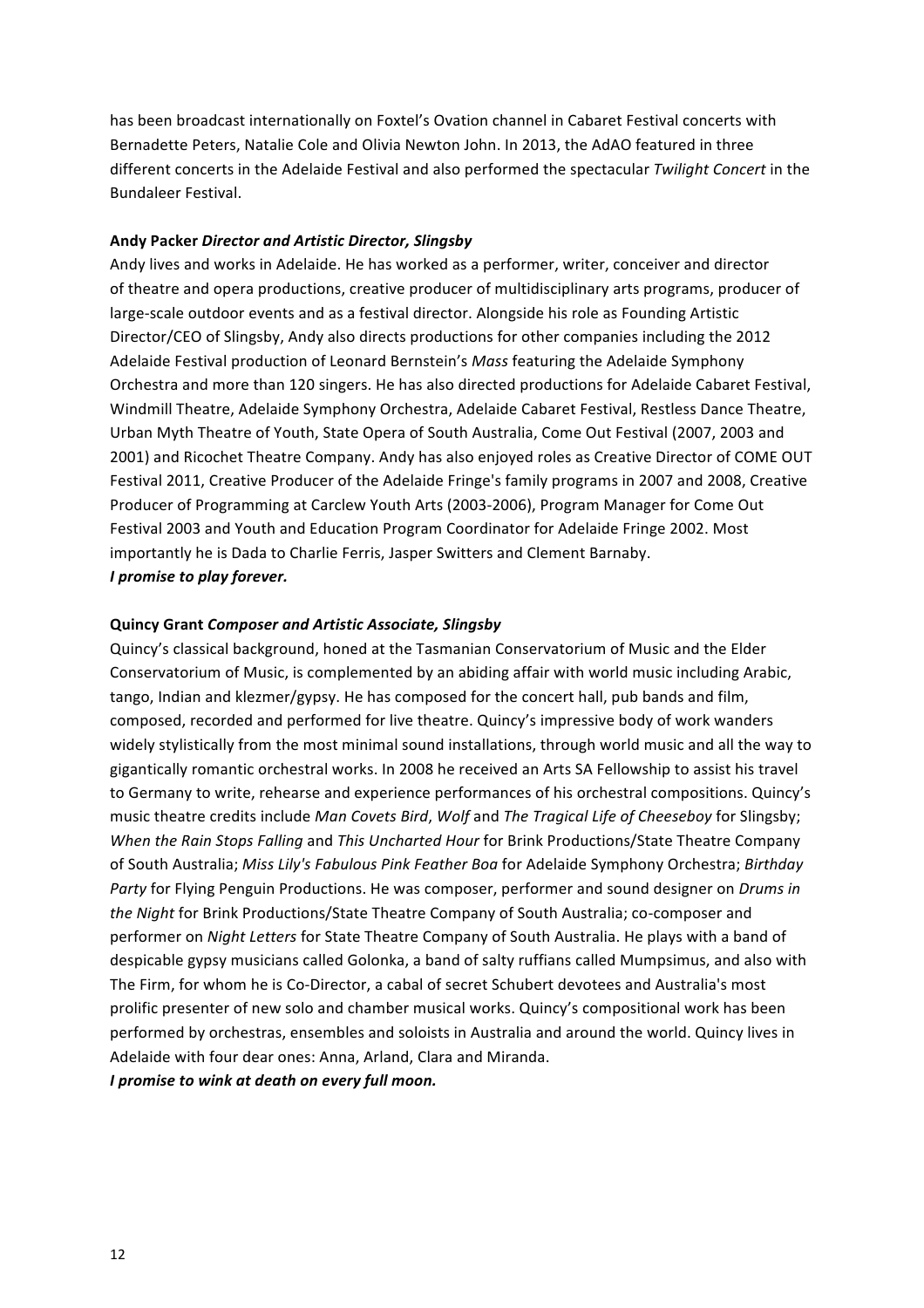#### **Jane\$Goldney\$***Librettist*

Jane is a word nerd with a Bachelor of Arts in English, Drama and Philosophy and many years of singing the middle-and-high-bits in choirs. In her 'proper' career she has received awards for crafting evilly persuasive advertising copy. Children's literature, including Edward Lear's Nonsense, has always held a special place in her heart. As mother of three young boys Jane is able to indulge in reading all her favourites aloud. Her 10 and 11 year-olds have even sat patiently through the entire of *Anne of Green Gables*. Together with her husband Andy Packer, Jane has developed a love of opera and is passionate about introducing younger audiences to the artform. Working her own words together with Edward Lear's mastery for the *Ode To Nonsense* libretto has been a thrilling responsibility. In her 'spare' time, Jane is business partner in a new fabric and sewing shop venture, The Drapery.

*I promise to look for faces on man-made objects.* 

#### **Geoff Cobham Set & Lighting Designer and Artistic Associate, Slingsby**

Geoff has worked as a Production Manager, Lighting Designer, Set Designer, Event Producer and Venue Designer. His love of light and dance has led him to work with many of Australia's top choreographers and allowed him to explore the endless combinations of colour, angle, intensity, and movement, of light. He has also lit museums, buildings, public art and freeways, including the Anzac Hall in the War Memorial in Canberra. He has produced many outdoor events and clubs for Festivals including the immensely successful BARRIO for Adelaide Festival 2012 and 2013. Geoff received a Churchill fellowship in 2010 to study outdoor theatre in Europe. As an associate artist with Slingsby, Geoff has created set and lighting designs for The Tragical Life of Cheeseboy, Wolf, Man Coverts Bird. Other credits include *The Flying Dutchman* for State Opera of South Australia. Recent lighting designs include *Kreutzer Sonata*, *Speaking in Tongues, Romeo & Juliet, Attempts on Her Life, Metro Street, The Goa* and *Night Letters* for the State Theatre Company of South Australia; *G, Vocabulary* and *Nothing* for Australian Dance Theatre; Beetle Graduation, Skip Miller, The Hypochondriac, Drums in *the\$Night,\$This\$Uncharted\$Hour* and"*The\$Duckshooter\$*for"Brink"Productions;"*Impulse*,"*Stayagraha,\$ Einstein on the Beach Parts 1 & 2, Quick Brown Fox and Ahknaten for Leigh Warren & Dancers; Landmark,\$Rebel\$Rebel,\$Starry\$Eye,\$*and *In\$The\$Blood* for"Restless"Dance"Theatre;"*Pinocchio*,"*Plop\$*and" *Wizard of Oz* for Windmill Theatre.

*I promise to always make the ridiculous my top priority.* 

#### **Ailsa\$Paterson\$***Costume!Designer*

Ailsa received the Bachelor of Dramatic Art in Design from the National Institute of Dramatic Art (NIDA), graduating in 2003. Her theatre design credits include *Hedda Gabler* (Costume Design), *In The Next Room, War Mother, The Ham Funeral, Three Sisters* (Costume Design), *The Complete Works of William Shakespeare (Abridged), The Price* and *The Cripple of Inishmaan* for State Theatre Company of"South"Australia;"*Shining\$City\$*for"Griffin"Theatre"Company;"*Hansel\$and\$Gretel\$*and"*La\$Sonnambula\$* for Pacific Opera; *Faustus* and *Madame Melville* for BSharp (Belvoir St Theatre); *Vampirella, The Internationalist* and *Bone* for Darlinghurst Theatre Company; *A Couple of Blaguards* for Seymour Centre/Comedy"Theatre;"*Shifted\$*for"Sydney"Dance"Company;"*Debris\$*for"Old"Fitzroy" Theatre/Melbourne Fringe; and *Twelfth Night* for Australian Theatre for Young People. Ailsa was awarded the 2011 Mike Walsh Fellowship.

*I promise to relish colouring outside of the lines.*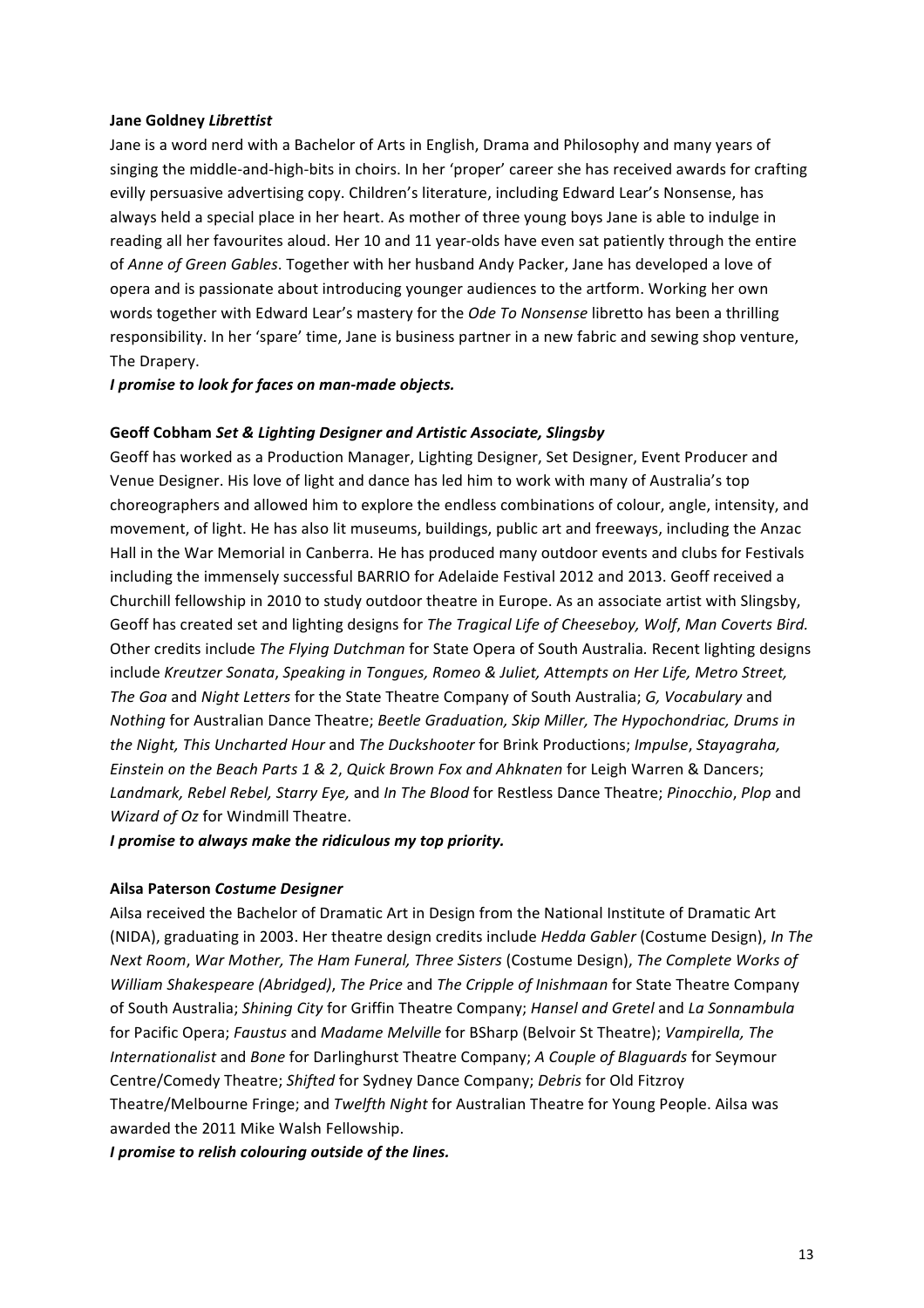#### **Illuminart\$Design\$***Projection!Design*

Illuminart design and create specialised forms of projection art. Projects include: large scale building projections as architectural storytelling; exciting projection sculptures; sneaky and fun guerrilla projections; and collaborative hybrid media projects to develop innovative forms of luminous artistry. Highlights include the innovative Fractured Heart Interactive sculpture, appearing at VIVID Sydney and National Film and Sound Archive and the immersive architectural projections of the Lipson Street Projections and Port Festival 2009, 2011 and 2013. The specific illuminarty supporting Slingsby's Ode To Nonsense are: Luku Kukuku, a multimedia arts mercenary guerrilla-trained in design, animation, illustration, digital media and sound responsive media, who has brought Lear's drawings to life; Cindi Drennan (director of Illuminart), a digital media and projection artist preciously pursuing prim and proper pixel wrangling and bending of light round correct corners; and Alister Ferguson, a 3D animator assisting Lear's birds to escape the printed page and flutter about as directed.

*I promise to stop and listen to the wind when it speaks.* 

#### **Christopher\$Petridis** *Associate!Lighting!Designer!&!AV!Systems!Designer*

Chris is a lighting and video designer from Adelaide. He has completed lighting designs for: Torque Show, MALMÖ; The Border Project, *Half Real*, *Ludwig's Fleck* and *Flecker* and *If There Was A Colour Darker Than Black I'd Wear It*, a multimedia performance project for Country Arts South Australia. He has worked in association with Geoff Cobham on *Never Did Me Any Harm* for Force Majeure and *The* Kreutzer Sonata for State Theatre Company of South Australia. He has most recently worked as lighting and technical designer on Windmill Theatre' Story Thieves.

*I promise I will always eat pizza with my hands.* 

#### **Larissa\$McGowan\$***Choreographer*

Larissa began her professional training at the Queensland Dance School of Excellence, and graduated from the Victorian College of the Arts. In 2000, Larissa joined Australian Dance Theatre (ADT) and toured extensively, nationally and internationally with the company. Following her 2003 Green Room Award for Best Female Dancer, Larissa continued to receive accolades in 2004 at the Helpmann Awards and the Australian Dance Awards. In 2008, Larissa was appointed as ADT's Assistant Choreographer. Her work, *Zero-sum*, made its world premiere at the 2009 WOMADelaide Festival. She was a guest choreographer on two seasons of the reality TV show, So You Think You Can Dance and her work *Slack* was part of Sydney Opera House's *New Breed* season. Link Dance Company toured this work to France and Holland. She created *Transducer* as part of Tasdance's 'Voltage' and choreographed *Fanatic* for Spring Dance 2012, and Sydney Dance Company's De Novo program. Movement direction includes: *Wolf* for Slingsby, Romeo & Juliet and Mneumonic for State Theatre Company of South Australia, *Harbinger* for Brink Productions, *Mass* presented by the 2012 Adelaide Festival and State Opera of South Australia. Larissa's first full-length work *Skeleton* premiered at the 2013 Adelaide Festival and Dance Massive.

*I promise to smile when the sun rises.*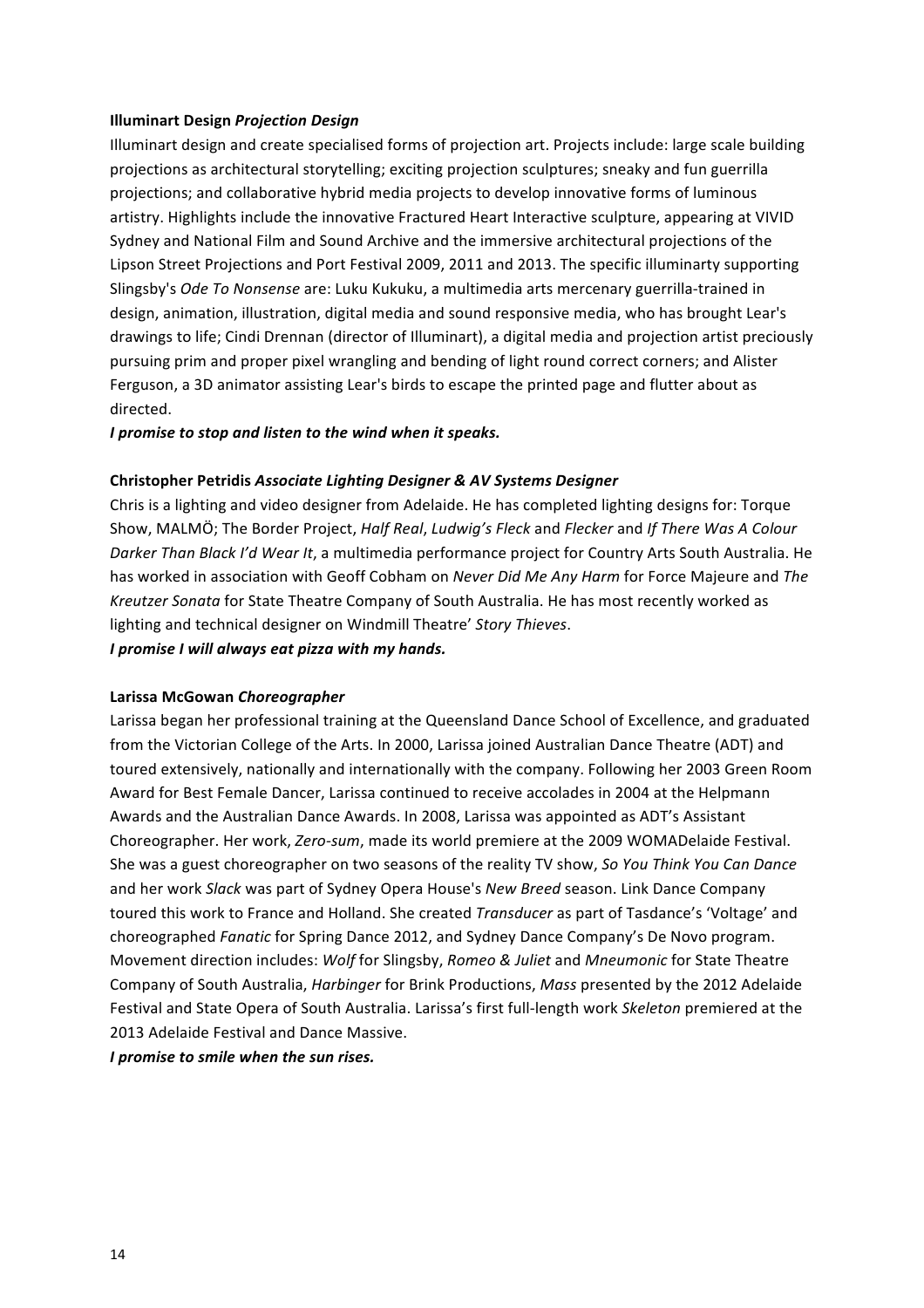#### **Andrew\$Georg\$***Répétiteur*

Andrew Georg is a versatile South Australian musician whose career encompasses church music, opera and musical theatre, choral music, and general accompanying. Andrew is Organist and Choir Director at Christ Church, North Adelaide. He is Principal Accompanist and Deputy Musical Director for the Metropolitan Male Choir of SA, and is in demand as an accompanist around Adelaide, particularly with singers and brass players. Since 2010 Andrew has worked as a répétiteur with the State Opera of South Australia. Highlights include the Australian premieres of Ligeti's Le Grand *Macabre* and Jake Heggie's *Moby Dick*. Andrew has also worked with Co-Opera on several productions. In 2012 he attended the Lisa Gasteen National Opera School on scholarship. Andrew is a graduate of the Elder Conservatorium of Music.

*I promise to make sure I laugh every single day.* 

#### **Nicola\$Keene\$***Production!Manager*

Nicola graduated in 2006 from James Cook University with a Bachelor of Theatre, majoring in Production. Since then, she has worked in production for a variety of operas, theatre companies and festivals. Nicola has stage managed for State Opera of South Australia, Opera Queensland, Queensland Theatre Company, JUTE, Adelaide Festival, Brisbane Festival, Asia Pacific Screen Awards and the Deadliest Catch National Tour. As an Assistant Stage Manager she has worked for Brink Productions and Queensland Ballet. Nicola also worked as a Production Coordinator on WOMADelaide 2013. Ode To Nonsense is Nicola's first adventure as a Production Manager. *I promise to always dance in the rain.* 

#### **Stephanie\$Fisher\$***Stage!Manager!&!Specialist!Prop!Maker*

Stephanie has extensive experience as a Stage Manager working on numerous productions for the State Theatre Company of South Australia, Adelaide Festival Centre, Windmill Theatre and a variety of festivals and events. Stephanie is a designer and builder of props and puppets. Her recent credentials include co-creator of the new Haigh's Easter Bilby and specialist prop maker on the feature film The Babadook, due for release in 2013. Stephanie has also co-designed two giant puppets for the 2013 Adelaide Credit Union Christmas Pageant. *I promise to talk with animals.* 

# **Marie\$Docking\$***Assistant!Stage!Manager*

Marie has been working in theatre since graduating in 1996. She has a diverse range of skills from sound, lighting and stage management. Marie has recently worked as an Assistant Stage Manager at State Opera of South Australia for the past two seasons. This is Marie's first time working with Slingsby, which she sees as a great privilege. Marie's next endeavour is with Urban Myth Theatre Company"on"*The\$Visitors*.

#### *I promise to always play with Lego.*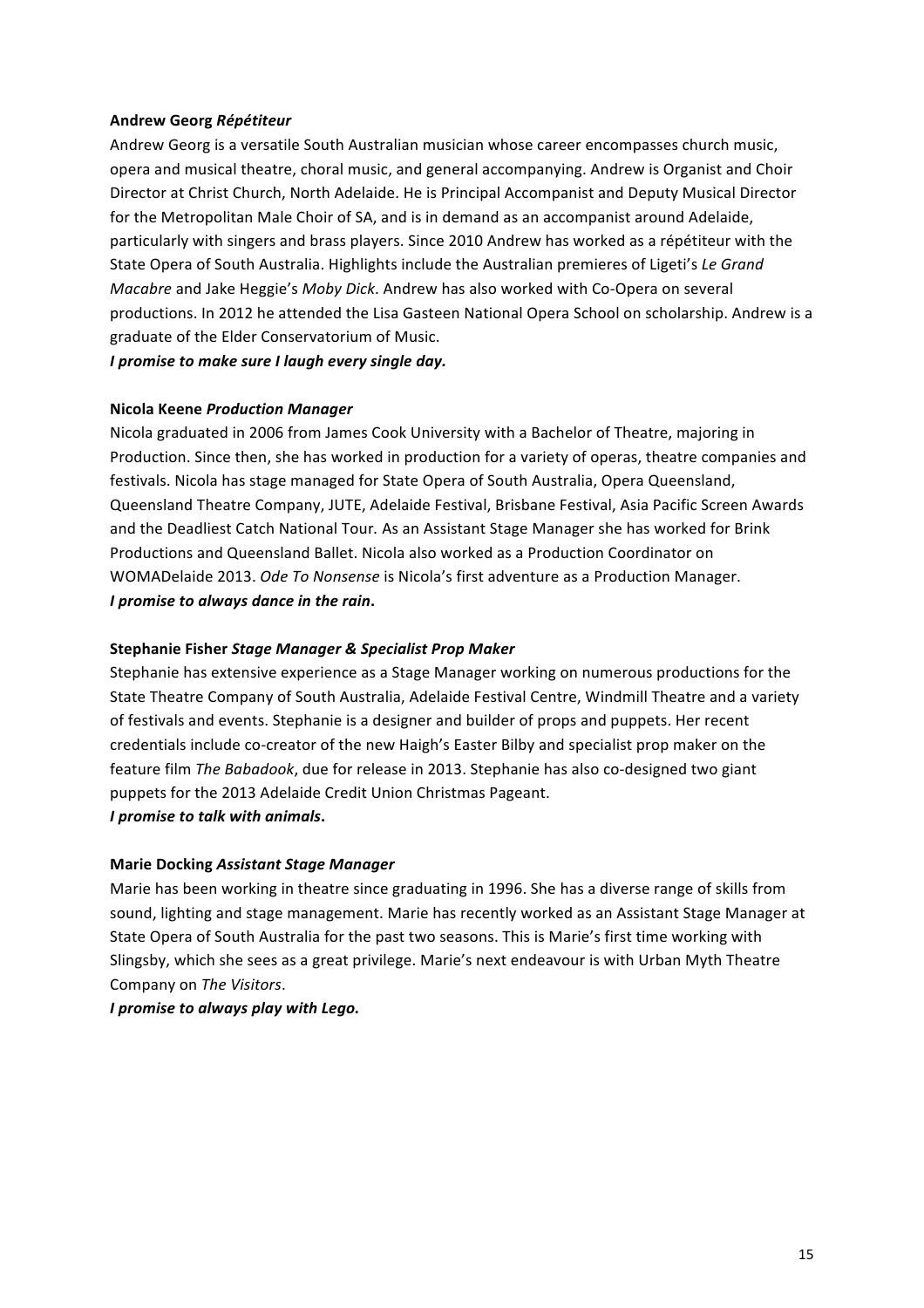#### **Wendy\$Todd\$***Art!Finishing*

Wendy is an Adelaide-based designer. Her recent set and costume designs include Man Covets Bird and"*The\$Tragical\$Life\$of\$Cheeseboy* for"Slingsby;"*Land\$&\$Sea*,"*Skip\$Miller's\$Hit\$Songs*,"*Harbinger*,"*The\$ Hypochondriac, Beetle Graduation* for Brink Productions; A Lion In The Night and The Little Green *Tractor* for Patch Theatre Company; *Worldhood* for Australian Dance Theatre; *Ruby Bruise* for The Misery Children/Vitalstatistix. Wendy's Design work includes Design Coordinator of Barrio, 2012 and Assistant Designer Persian Garden 2008, 2006, (the Late Night Clubs of the Adelaide Festival of Arts). Wendy's Production work includes WOMADelaide, Windmill, ADT, State Opera of South Australia, Moon Lantern Festivals, Come Out Festivals, Adelaide Cabaret Festival and Adelaide Guitar Festival. *I* promise to...

#### **Andy\$Ellis\$***Illustrator!&!Graphic!Designer*

Andy Ellis is an award winning freelance artist working in the fields of illustration, photography and video, based in the Barossa Valley, South Australia and Fukuoka, Japan. His work has featured in numerous publications around the world from *Rolling Stone* to *Harper's Bazaar* and through regular work with Slingsby Theatre Company, Andy's illustrations, photographs and designs have been showcased in critically acclaimed productions world-wide, from the theatres of New York to the Sydney Opera House.

*I promise to never forget the pepper tree I turned into a castle.* 

#### **Jodi\$Glass\$***Executive!Producer*

Jodi left her hometown of Geraldton, WA, and found herself in Adelaide. Having graduated from Curtin University in 1991 with a Bachelor of Arts (First Class Hons) Jodi briefly contemplated a career in academia with post-graduate studies at Monash University. She landed a job with Geraldton's Queens Park Theatre and her childhood dream of a career in performing arts began. Jodi is now an experienced arts producer who has produced and toured original Australian theatre nationally and internationally over the past 20 years. Jodi was CEO of Australia's biggest arts festival, the Adelaide Fringe (1999-2004) and Associate Producer for Reckless Moments (1996-1999). Jodi worked in the programming departments at the Adelaide Festival Centre, for whom she was Associate Producer of Compagnie Philip Genty's *Stowaways* produced by AFC, and Tandanya National Aboriginal Cultural Institute. In 1997, she lived in Tokyo as a recipient of an Asialink Arts Management Residency and worked at the Setagaya Public Theater. In 2007, Andy Packer came a 'calling with tales of wonder and journeys to undertake and with these they founded Slingsby.

*I promise to keep my head in the clouds and to love wastefully.*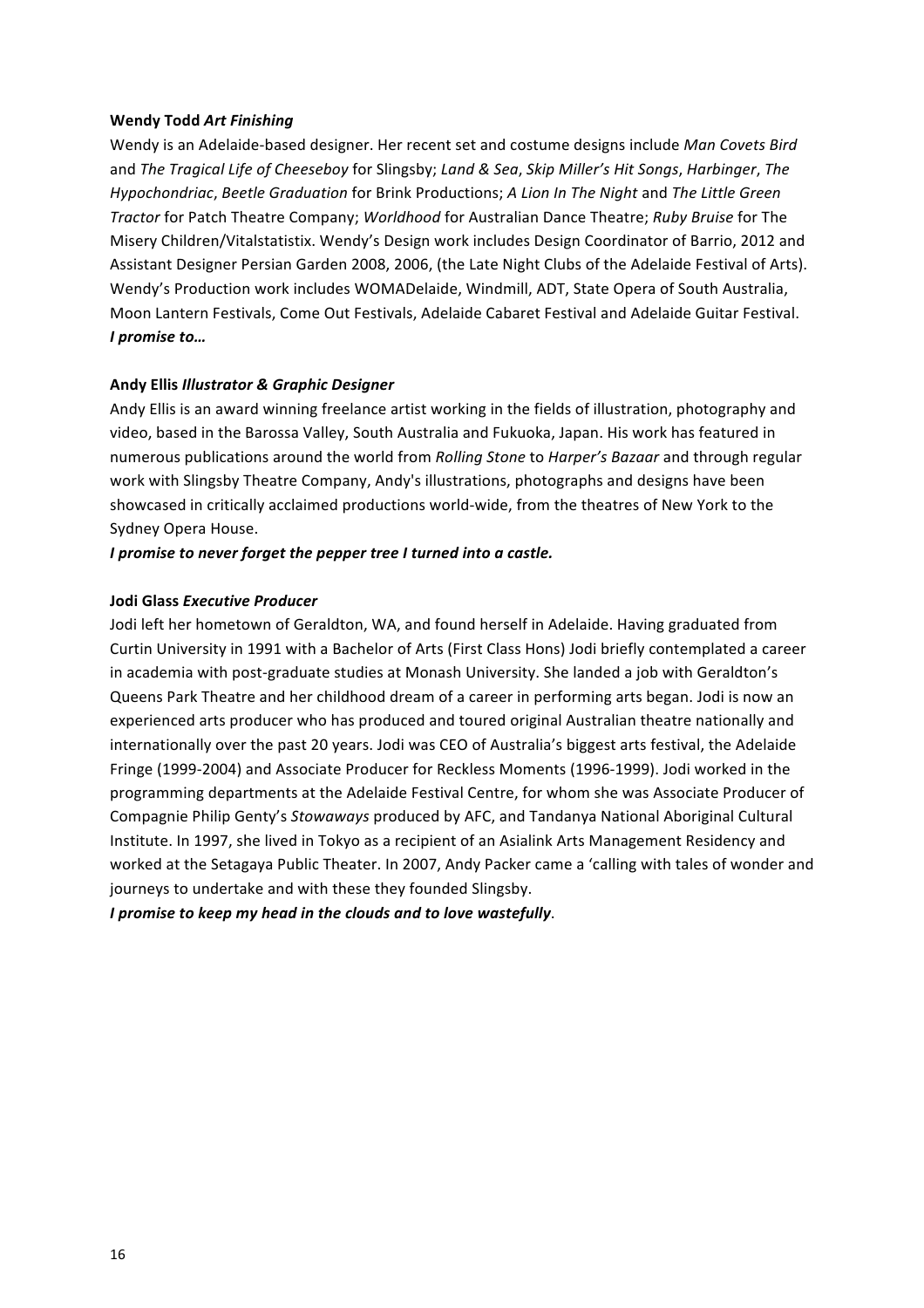# **Some Facts About Opera:**

This information is sourced from the Victorian Opera's 20 Questions About Opera.

#### **What is an Opera?**

Opera is a complex art form that has been around since about 1600. Nowadays there are many styles of opera performance, but basically, they all have one thing in common - an opera is a play that is sung.

#### **What is a typical opera story?**

Initially, most opera stories were taken from mythology, or were loosely based on historical events. Since then composers have taken the stories from a variety of sources including literature, history, Shakespearean plays, children's stories, real events and even Hollywood movies!

#### How many people does it take to make an opera?

Many. The creation of an opera involves a composer, who writes the music and a librettist, who writes the words, usually adapted from an existing story. That's the easy part. The hard part is bringing an opera to life on the stage. This can involve an army of hundreds of workers that include the artists - singers, dancers, conductors, orchestral musicians, language coaches, music staff and directors; the designers - lighting, scenery and costumes; the makers - set builders, costumiers, wig makers; the technical staff - stage managers, lighting technicians, fly operators, stage mechanists and electricians, surtitle operators, dressers; and of course the managers who coordinate all of the above. Moliere said 'of all the noises known to man, opera is the most expensive.'

#### **What comes first - the words or the music?**

Good question. In fact there is an opera about which is more important - the words or the music -Richard Strauss' Capriccio. The short answer is that the creation of an opera is usually a collaboration, which means the composer and librettist work closely together.

#### **What does it take to be an opera singer?**

Years of determination and training. A singer needs to possess a good instrument (the voice) to start with and then spend years developing it. You may have seen the TV series Operatunity Oz, which illustrated the challenging path to becoming an opera singer. An opera singer needs to be able to sing acoustically in large auditoriums and be heard above an orchestra, which can sometimes have as many as 80 players.

#### **What are the different kinds of operatic voices?**

There are five major voice types: Soprano, Mezzo-Soprano, Tenor, Baritone and Bass. There is a further delineation into categories – Coloratura, Lyric, Spinto, and Dramatic – which help to define each particular voice. The Coloratura is the highest within each voice type whose extended upper range is complemented by extreme flexibility. The Lyric is the most common of the types. This instrument is recognised more for the exceptional beauty of its tone rather than its power or range. The Spinto is a voice which combines the beauty of a lyric with the weight and power of a Dramatic, which is the most 'powerful' of the voices. The Dramatic instrument is characterised by the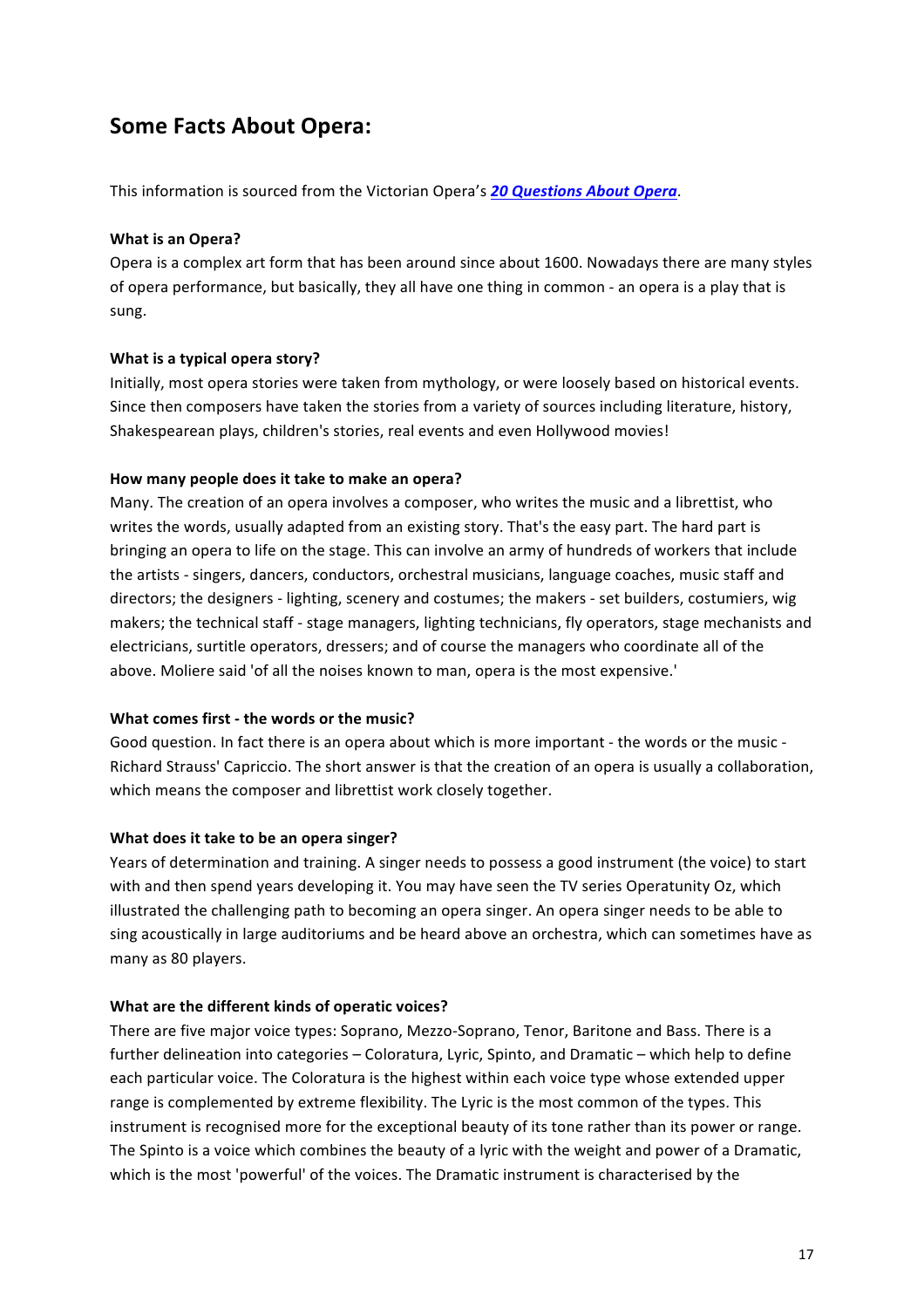combination of both incredible volume and 'steely' intensity. While the definition presented in the preceding paragraph may seem clearly outlined, many voices combine qualities from each category, thus carving a unique niche in operatic history. Just as each person is different from the next, so is each voice.

#### **How long is an opera?**

How long is a piece of string? An average opera is about 3 hours and usually has two or three acts. There are some longer and of course some shorter.

#### **What is an aria?**

This is a song for solo voice. The aria allows the singer to pause and reflect on action that has passed and express their inner thoughts and feelings.

#### **What is a recitative?**

Recitative was used in 18th and early 19th century opera much like dialogue is used in music theatre of today. There are two kinds of recitative: secco (accompanied on a harpsichord) or accompagnato (accompanied by the orchestra). The opera *Julius Caesar* contains both secco and accompagnato recitative.

#### **What is an ensemble?**

This is when you have two or more singers singing together, for example in a duet or trio. A large ensemble would be called the chorus.

#### **What is a diva?**

Literally, diva means 'goddess,' but commonly refers to a female opera star. Diva is often used to describe a demanding or fussy opera star. Nowadays any ridiculously demanding person is referred to as a diva.

#### **What should I expect?**

Going to the opera is experiencing live theatre on large scale, so unexpected things may happen. You will see the singers on the stage and the orchestra in the pit, but there is also a large team of people behind the scenes that you won't see who all work together to create two hours of operatic magic all live in front of your eyes. The most important thing is to allow yourself to be taken away to another place and time by the power of the music and the drama.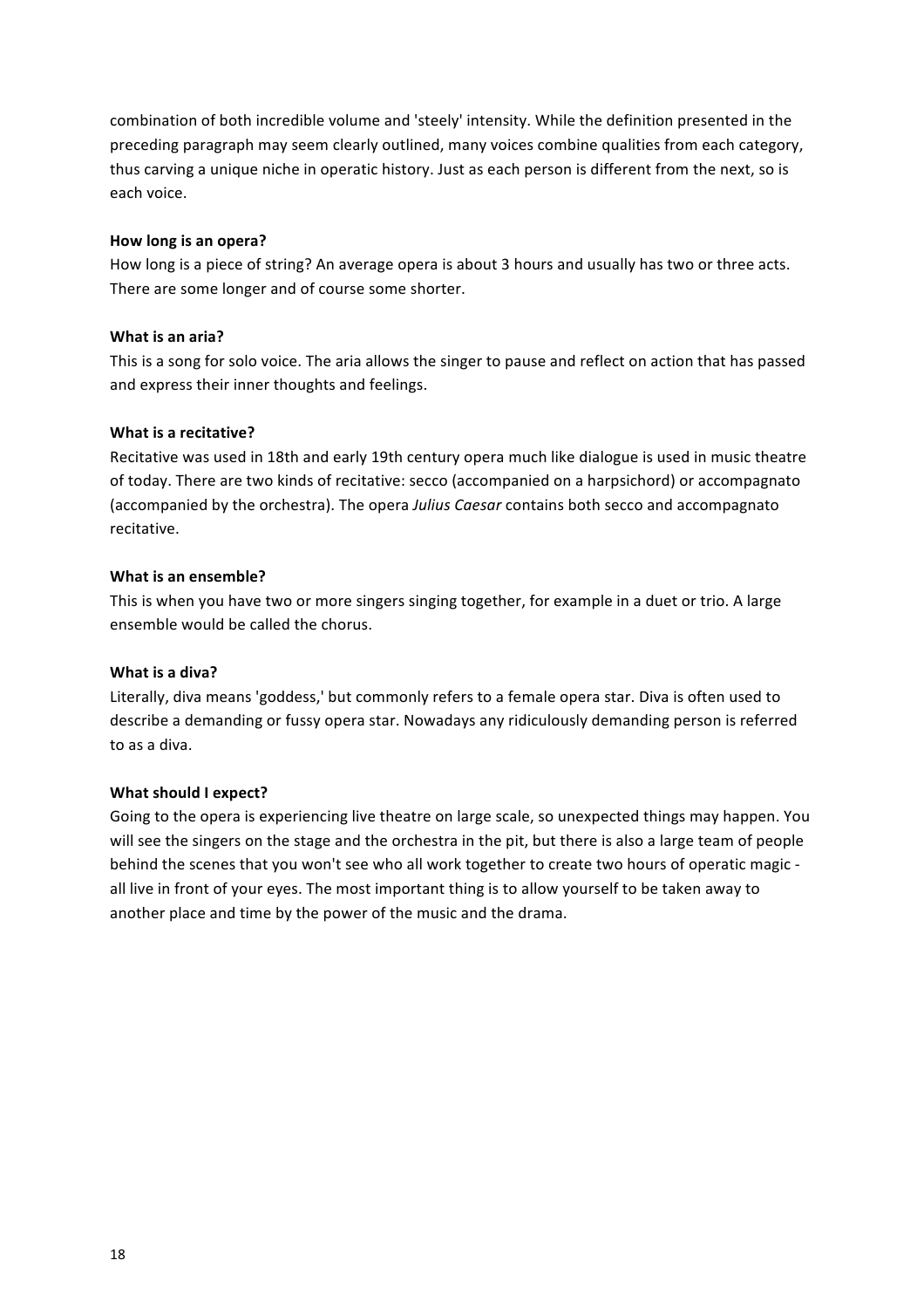# **Online Resources and Pre-Performance Activities:**

#### **21 Reasons to Love Edward Lear:**

An ongoing series on Slingsby's website containing historical, surprising and humorous insights into Edward Lear's life and work. Each entry includes suggested activities: http://www.slingsby.net.au/category/news/

#### **Historical context:**

An exploration of the Romantic Period including the influence of Rousseau and the movement to Return to Nature - Simon Schama's *A History of Britain* - Episode 12: Forces of Nature: http://www.youtube.com/watch?v=z5sr7d2SfS0

#### A compendium of Edward Lear's Nonsense:

Includes essays on Lear at the website Nonsense Lit: http://www.nonsenselit.org/

A Blog of Bosh: http://nonsenselit.wordpress.com/

**Edward Lear's Diaries:** http://leardiaries.wordpress.com/

#### **Facts about Epilepsy:**

The Epilepsy Centre SA website has extensive medical and social information about living with Epilepsy, including the section Kids Area: http://www.epilepsycentre.org.au/info/index.html

#### **Creativity and Epilepsy:**

Jim Chambliss, PhD Candidate (Creative Arts & Medicine), MA (Visual Arts), JD (Law), has undertaken extensive research into the connection between epilepsy and creative output: http://www.artandepilepsy.com/chambliss-jim-.html

Slingsby commissioned Jim Chambliss to write "The Influences of Epilepsy in the Creative Expression of Edward Lear", an essay on Creativity, Epilepsy and Edward Lear. This essay will be published on Slingsby's website: http://www.slingsby.net.au/21-reasons-to-love-edward-lear-10/

#### **What's in a Name? Opera, don't be alarmed, it is just another word for Musical:**

Read Slingsby's Artistic Director, Andy Packer, contemplating the difference between Opera and Musical: http://www.slingsby.net.au/whats-in-a-name/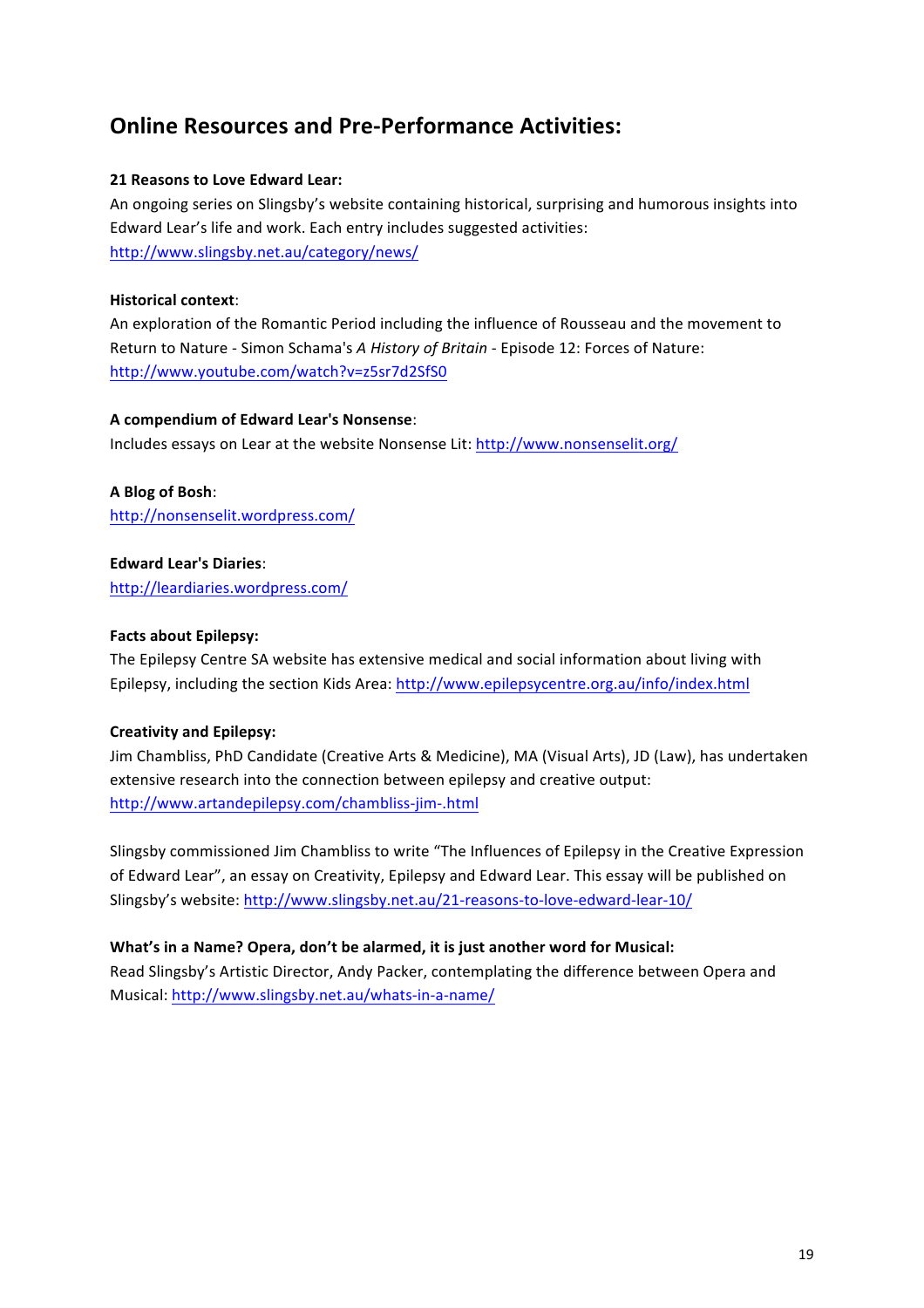# **Post Performance Activity:**

### **Experiencing Drama and Theatre: developing a space for communication with** children & young people.

"The following workshop was developed in Denmark. Slingsby has been given approval to provide these materials to English speaking audiences. We are indebted to **Louise Ejgood Hansen** and Randers EgnsTeater for sharing this workshop with us. We believe it provides an excellent process to reflect on the powerful personal impact that art and theatre can have on each individual audience member." Andy Packer, Artistic Director, Slingsby

#### **Preface**

This workshop aims to provide you, the teachers, with the tools to run *Experiencing Drama and Theatre* at your own school. We have tested and adjusted the concept and have arrived at something which we believe is extremely valuable. We have endeavored to accurately and correctly describe all steps and have also briefly explained the basic ideas behind *Experiencing Drama and Theatre*.

We realise that different kitchens produce different results albeit working from the same recipe. Children, theatre plays, the physical environment and the teachers are different. Nevertheless, we feel that the fundamental idea that a dramatic experience can be appreciated and expressed with the help of *Experiencing Drama and Theatre* can be brought into any classroom.

#### **What is it that children experience when they experience drama and theatre?**

*Experiencing Drama and Theatre* aims to accommodate the full range of drama and theatre experiences. Most theatre performances consist of subject material that can be adapted in a variety of ways. But a drama and theatre experience is more than just the subject material - maybe that is not even the primary element. It is also a social experience and a perception experience. You enter the theatre, find your seat and the performance starts. During the performance situations, characters and stories are created through lighting, script, sound and movement.

With *Experiencing Drama and Theatre* the artistic experience is dealt with afterwards. Exactly because appreciating art is not something that simply happens, it is also something that you can learn.

In *Experiencing Drama and Theatre* we ask the students: What was your main experience? And that is how we find out that the sound equipment or the best friend giggling in the row behind you are important.

This does not diminish the experience of the performance itself; on the contrary it proves that the children have a very complex appreciation of the theatre experience. They easily jump between seeing the actors and seeing the characters, and they notice and render very precise, perceived details of e.g. lighting and costumes.

The richness of these experiences is worth holding on to - and that is what we do with *Experiencing Drama and\$Theatre*.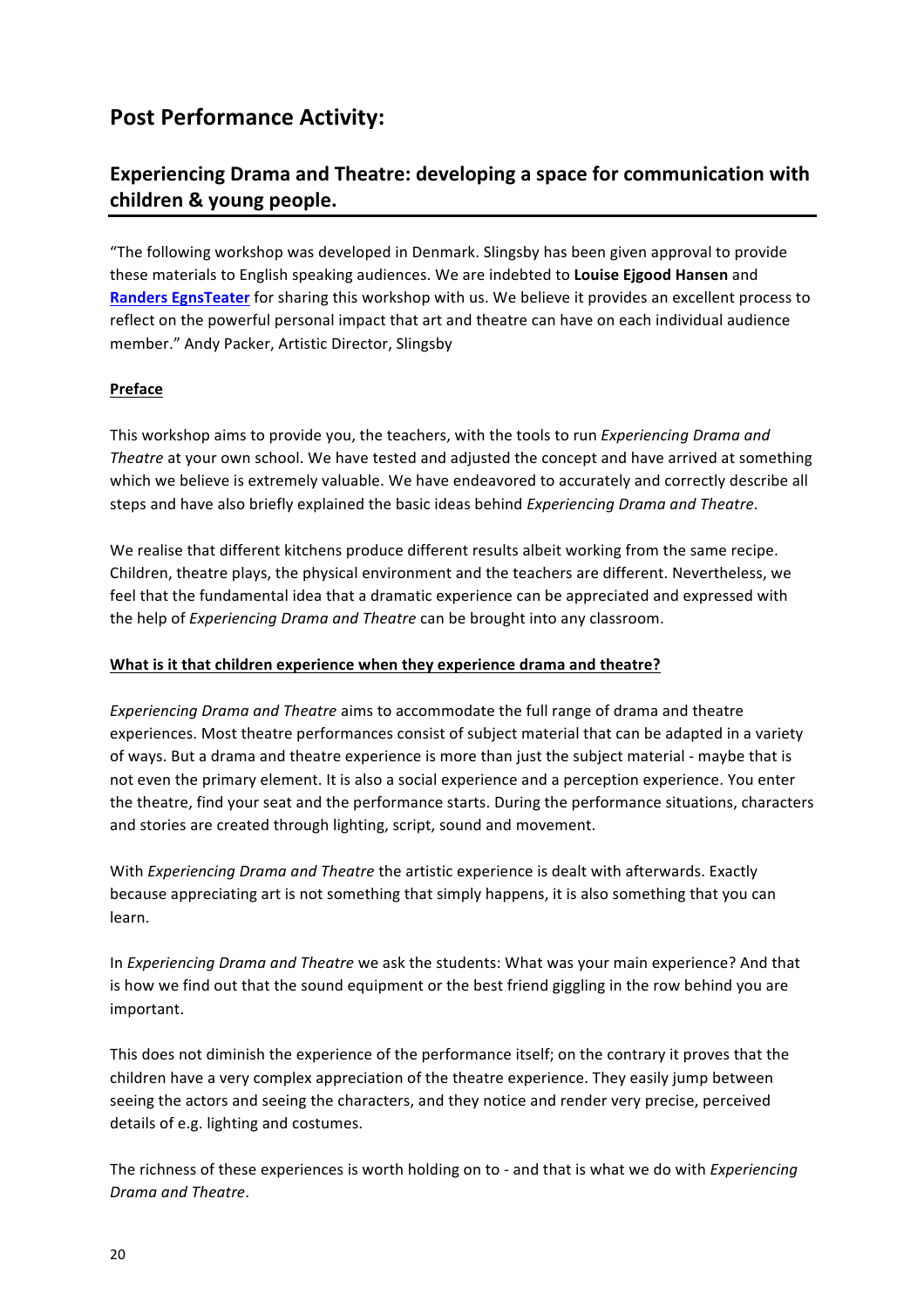#### **Physical Warm-up**

We recommend that the children do some kind of warm-up before starting *Experiencing Drama and Theatre*. The warm-up improves concentration and helps creating space for the next process.

The following plan can be used or the teacher may choose other exercises/play proven to be useful.

#### **Start:**

All form a circle Music: play calm music at low volume (relaxation music)

#### **Stretching:**

Up towards the ceiling Towards the centre of the circle Down towards the floor Shake the whole body

#### **Respiration:**

Stretch the arms towards the ceiling while taking a deep breath Exhale while pulling the arms down to the chest Repeat the exercise 3-4 times

#### **Tension/Relaxation:**

Stretch your hands towards the centre of the circle Tighten your hands as much as you can. After a moment: relax! Tighten your toes as much as you can. After a moment: relax! Pull your shoulders right up to your ears. After a moment: Relax! Tighten your whole body. After a moment: Relax! Shake the whole body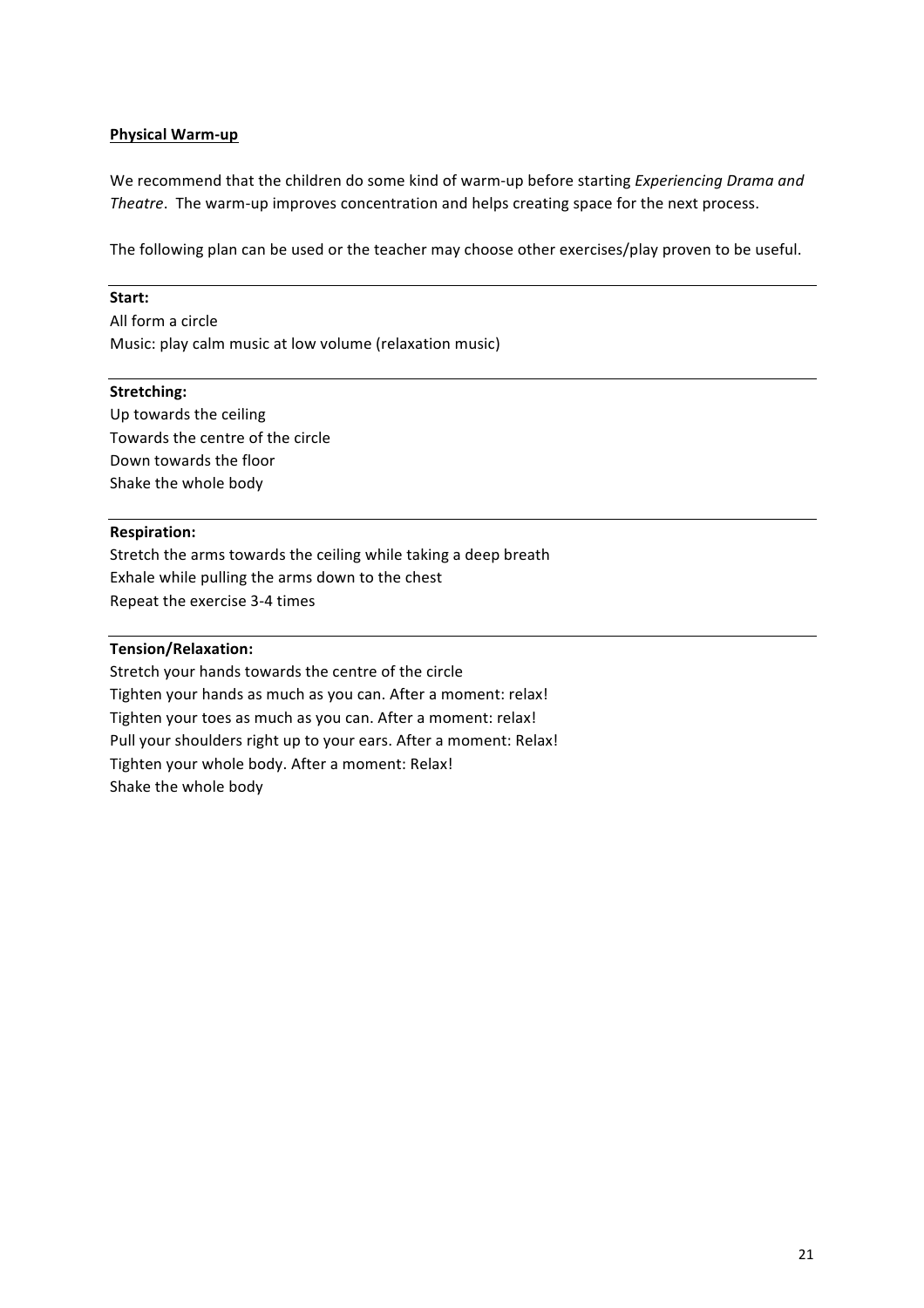#### **Experiencing Drama and Theatre for Grades 5-10**

We have been aiming to develop a concept that can be completed in 45 minutes, being the normal duration of a lesson. However, we found that a slightly longer version produces a more in-depth and higher level of reflection. The times indicated in blue colour indicate our suggestions about where to shorten the program.

| <b>Time</b> | <b>Activity</b>                                                                                                                                                                                                                                                                                                                                                                                                                                                                                                                                                                                                                                                                                                     |
|-------------|---------------------------------------------------------------------------------------------------------------------------------------------------------------------------------------------------------------------------------------------------------------------------------------------------------------------------------------------------------------------------------------------------------------------------------------------------------------------------------------------------------------------------------------------------------------------------------------------------------------------------------------------------------------------------------------------------------------------|
| 0.00        | Introduction                                                                                                                                                                                                                                                                                                                                                                                                                                                                                                                                                                                                                                                                                                        |
|             | The purpose of this workshop is to let the theatre experience take root. It is a fact<br>that people in the audience will always remember different things after a<br>performance, and that there is a difference of opinion as to what people feel was<br>the most important. During this workshop you get an opportunity to reflect on<br>your own experience and also to find out what other people found to be<br>important. So, be sure to remember that other people may have a theatre<br>experience which is different from your own.<br>Purpose: to give students a brief presentation of the scope for the workshop. In<br>line with the appreciative input, there is no right or wrong experience.       |
| 0.02        | Physical warm-up (long or short version)                                                                                                                                                                                                                                                                                                                                                                                                                                                                                                                                                                                                                                                                            |
|             | We start with a physical warm-up. In the short version just stretching, respiratory<br>exercise and tension/relaxation.                                                                                                                                                                                                                                                                                                                                                                                                                                                                                                                                                                                             |
| 0.07        | <b>Memory exercise 1</b>                                                                                                                                                                                                                                                                                                                                                                                                                                                                                                                                                                                                                                                                                            |
|             | Sit on a chair with your eyes closed and imagine that you walk into the<br>theatre/the place where the performance takes place. You enter the room; find<br>your seat and the performance starts. Think as far into the performance as you<br>can within the five minutes that is set for this exercise. Make an effort to<br>remember as many details as possible: what did you see? What did you hear?<br>What were you and other people in room doing?<br>Purpose: To recall the experience in as many details and as accurately as possible.                                                                                                                                                                    |
| 0.12        | Memory exercise 2 (leave out in the short version)                                                                                                                                                                                                                                                                                                                                                                                                                                                                                                                                                                                                                                                                  |
|             | Now, again think back to your experience of the performance, but this time also<br>repeat your trip to the performance location physically. Therefore, go as far away<br>from your chair as possible. You should now imagine that this is your seat in the<br>theatre. This means that while you are walking, you should remember what you<br>were doing and what you were noticing on your way to the performance. When<br>you arrive at your chair and sit down, you are in the theatre and you continue to<br>think about what happened. Once again, think as far into the performance as you<br>can in the time given for the exercise. Try to include even more details than when<br>doing the first exercise. |
|             | Purpose: The physical repeat helps the students to remember physical<br>experiences.                                                                                                                                                                                                                                                                                                                                                                                                                                                                                                                                                                                                                                |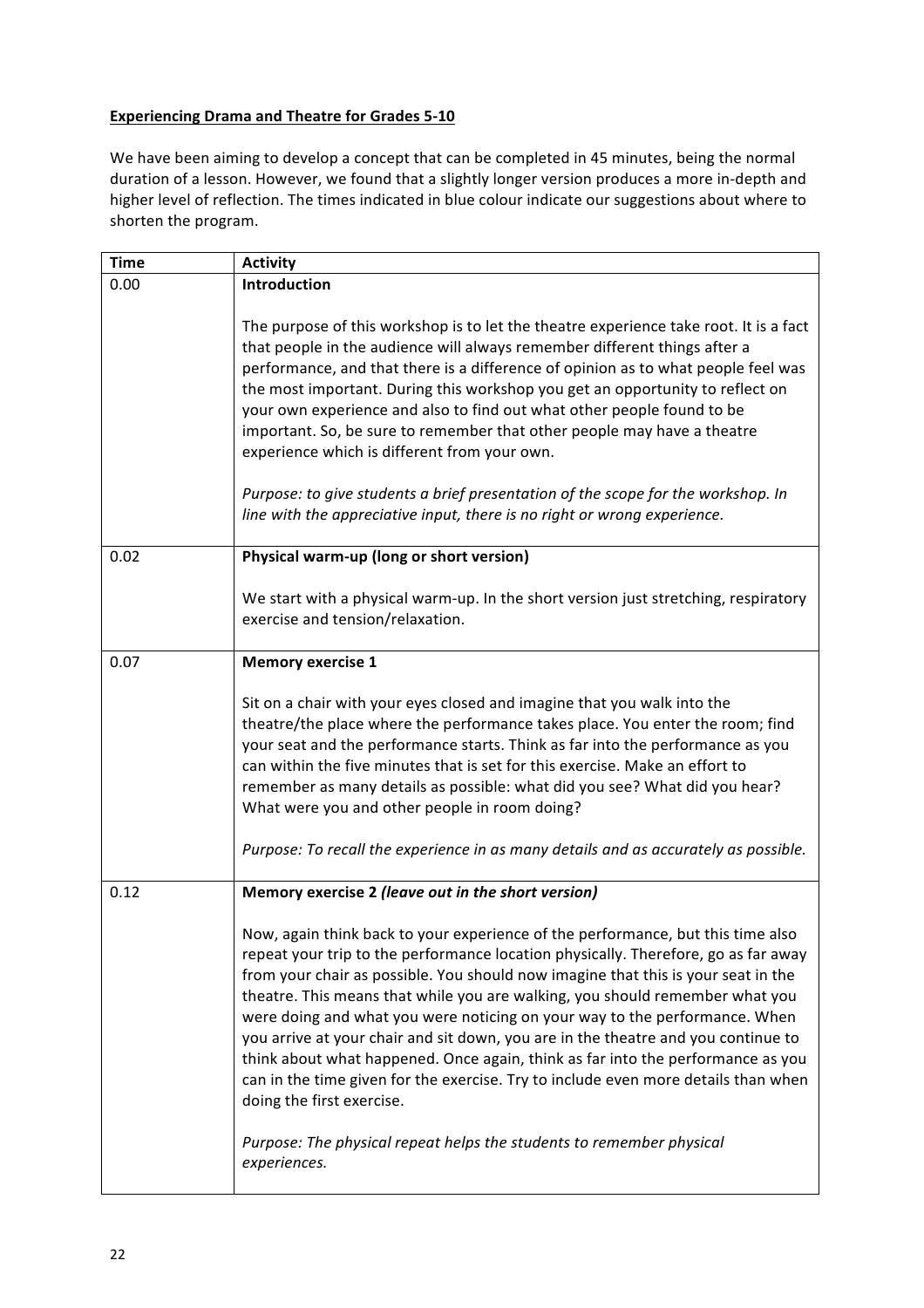| 0.25/0.12 | <b>Memory exercise 3</b>                                                                                                                                                                                                                                                                                                                                                                                                                                                                                                                                                                                                                                                               |
|-----------|----------------------------------------------------------------------------------------------------------------------------------------------------------------------------------------------------------------------------------------------------------------------------------------------------------------------------------------------------------------------------------------------------------------------------------------------------------------------------------------------------------------------------------------------------------------------------------------------------------------------------------------------------------------------------------------|
|           | Now each of you has remembered as accurately as possible what you were<br>experiencing on your way into and at the theatre. Now you have to tell each<br>other. You are divided into pairs who are to repeat the walk to the chair. While<br>doing so, one of you tells the other what he/she was experiencing. The other<br>person is the interviewer and asks about different details. Remember that the<br>person asking the questions should be curious about hearing what the other<br>person is remembering. (You may not have had the same experiences).<br>Afterwards you swap, so if you remember something different or more, then you<br>can say that when it is your turn. |
|           | Purpose: To give the students an opportunity to put the experience into words and<br>gain insight into the experience of somebody else.                                                                                                                                                                                                                                                                                                                                                                                                                                                                                                                                                |
| 0.30/0.17 | What did you experience?                                                                                                                                                                                                                                                                                                                                                                                                                                                                                                                                                                                                                                                               |
|           | Divide the students into groups (4-5 in each group). The groups have 4 sheets of<br>A3 paper with the headings (see appendix i): What did you feel? What did you<br>hear? What did you see? What do you think about it? Everybody to write or draw<br>one - or more - things on each sheet. The teacher to circulate between the tables<br>and help the students proceed as well as supporting them with appreciative input<br>regarding what each of the students have experienced.                                                                                                                                                                                                   |
|           | Purpose: To get the students to provide subtle details of the experience based on<br>various senses.                                                                                                                                                                                                                                                                                                                                                                                                                                                                                                                                                                                   |
| 0.40/0.36 | The most important/strongest experience                                                                                                                                                                                                                                                                                                                                                                                                                                                                                                                                                                                                                                                |
|           | The spider diagrams (see appendix ii) are distributed to all students. They are<br>asked to choose an important/strong experience related to the theatre<br>performance, which they write in the big bubble in the centre. Then they write<br>some details in the smaller bubbles, which describe the chosen experience: What<br>do you think about it? What happened: How was the lighting? What did the<br>actors do? etc. It is the student's own experience that is important. Also, no<br>experience is better or more correct than somebody else's experience.                                                                                                                   |
|           | Purpose: To give the students an opportunity to show what they think is<br>important - also when it is a negative experience or an experience that other<br>people think is less important.                                                                                                                                                                                                                                                                                                                                                                                                                                                                                            |
| 0.45/0.40 | Presentation                                                                                                                                                                                                                                                                                                                                                                                                                                                                                                                                                                                                                                                                           |
|           | Do a round of each group where you tell what you have written in the spider<br>diagram. Afterwards you can continue talking about your different experiences.<br>Again, the teacher supports with appreciative and curious input.                                                                                                                                                                                                                                                                                                                                                                                                                                                      |
|           | Purpose: To give the students the opportunity to express what they find to be<br>important and get an understanding of what others have chosen.                                                                                                                                                                                                                                                                                                                                                                                                                                                                                                                                        |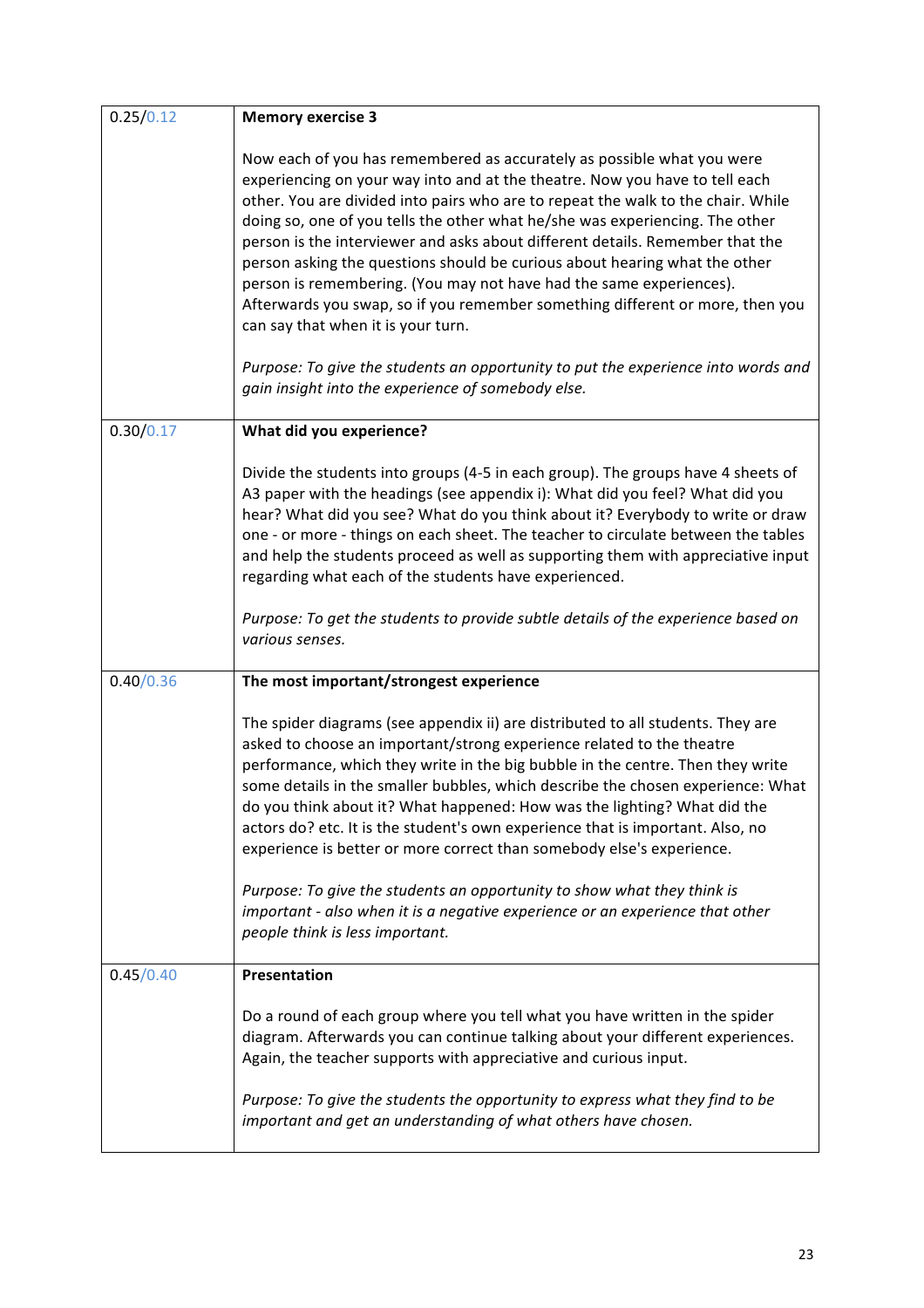| 0.55/0.43 | <b>Rounding-off and evaluation</b>                                                                                                                      |
|-----------|---------------------------------------------------------------------------------------------------------------------------------------------------------|
|           | In a group the teacher rounds off and gives the students an opportunity to reflect<br>on what it was like to do the workshop, what they have learnt.    |
|           | Purpose: To create a collaborative finish to the program and give the students<br>praise for being able to express and share their theatre experiences. |

#### **REMEMBER:**

- 1. Make a copy of the spider diagram for each student and one set of the four sheets with headings for each group.
- 2. Consider the physical setting: Space for warm-up and the walk. The exercises work best if there is some space around each individual chair. How are the groups to be placed?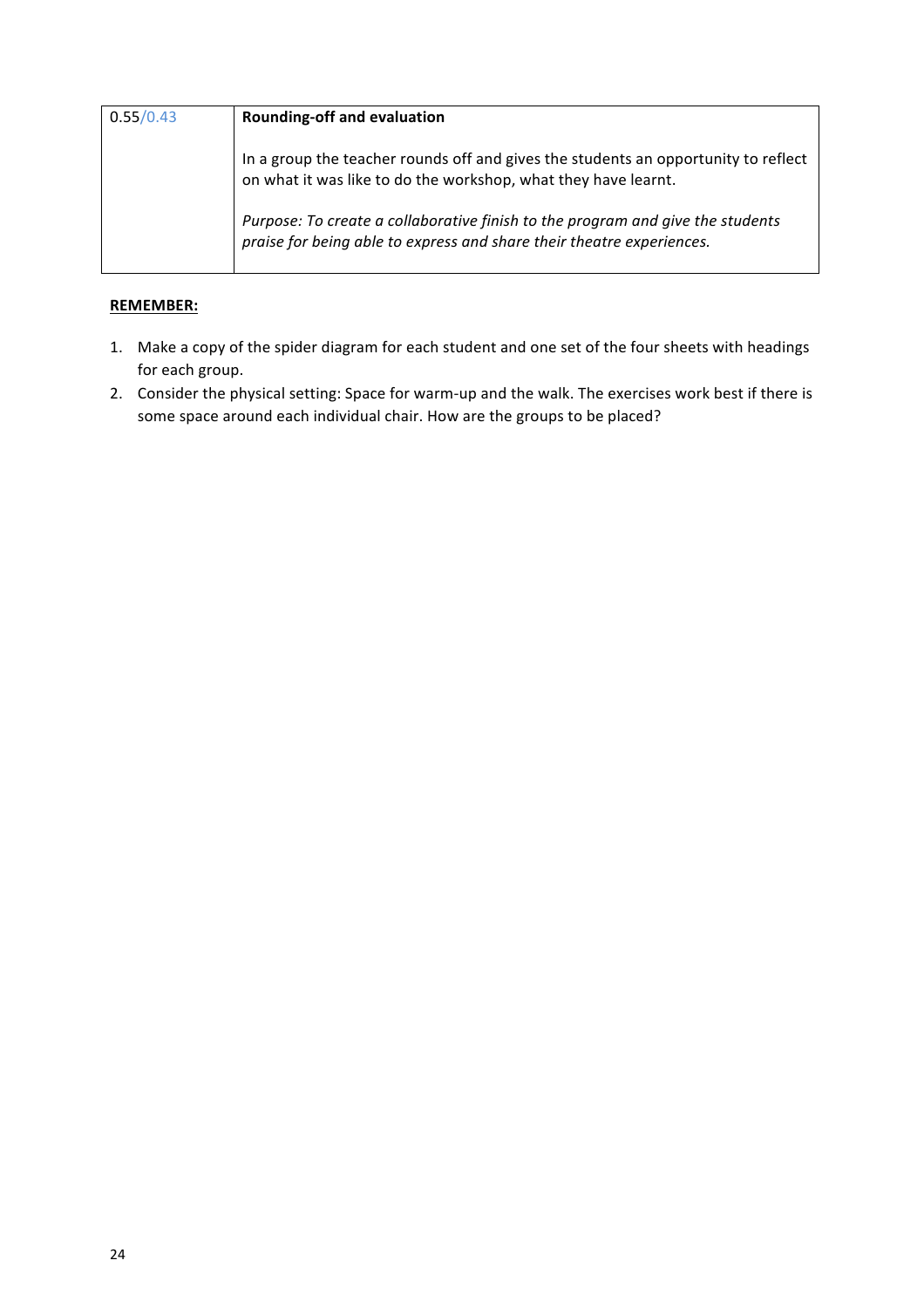#### **Developing a space for communication with appreciative input**

In order to give children and young people an opportunity to put into words their own perceptions, feelings and thoughts it is essential that both students and teachers have appreciative input to *Experiencing drama and Theatre.* Appreciation means to watch, listen and hear the other person:

- To see the other person as a competent person who wants to and is able to contribute with something constructive
- That what means something to another person is not necessarily the same as that which means something to yourself.
- To set aside own opinions, attitudes and values for a while, thereby creating space and acceptance of other opinions.
- Spoken statements can be explored by asking supplementary questions, thereby giving the stories about the theatre experiences more details and increasing value.
- In an appreciative flow there is no right or wrong answer. All answers contribute to making the stories about the theatre experience more complex and composite.

#### **Authentic\$Questions**

Authentic questions may keep your attention focused on the other person to improve your understanding of what the other person understands, what the other person experiences, thinks and feels.

Authentic questions:

- Is a question for which you have no answer until you have asked the other person
- Is based on the experiences and perception of the person asked. As the saying goes: You are an expert of your own feelings, perceptions and experiences.
- Are open and curious
- Questions may be something like "Could you give a bit more details?" or "What does it mean when you say ...?"

#### **Children and Young People as an audience**

Children and Young People are competent as an audience. From their early childhood children rely on an aesthetic mode of understanding, which they encounter in art as well. The tangible and the perceived play a crucial role in visual art as well as in plays. At school the primary focus is on the students learning to have a conceptual and abstract attitude to the world. That is important, however, by means of a sensual input, art is able to create a different space where the answers are not given and there are good opportunities for feeling, understanding and thinking. From that perspective, artistic experiences are essential for modern development, which concerns independent reflection and the ability to have a creative and collaborative attitude to the world.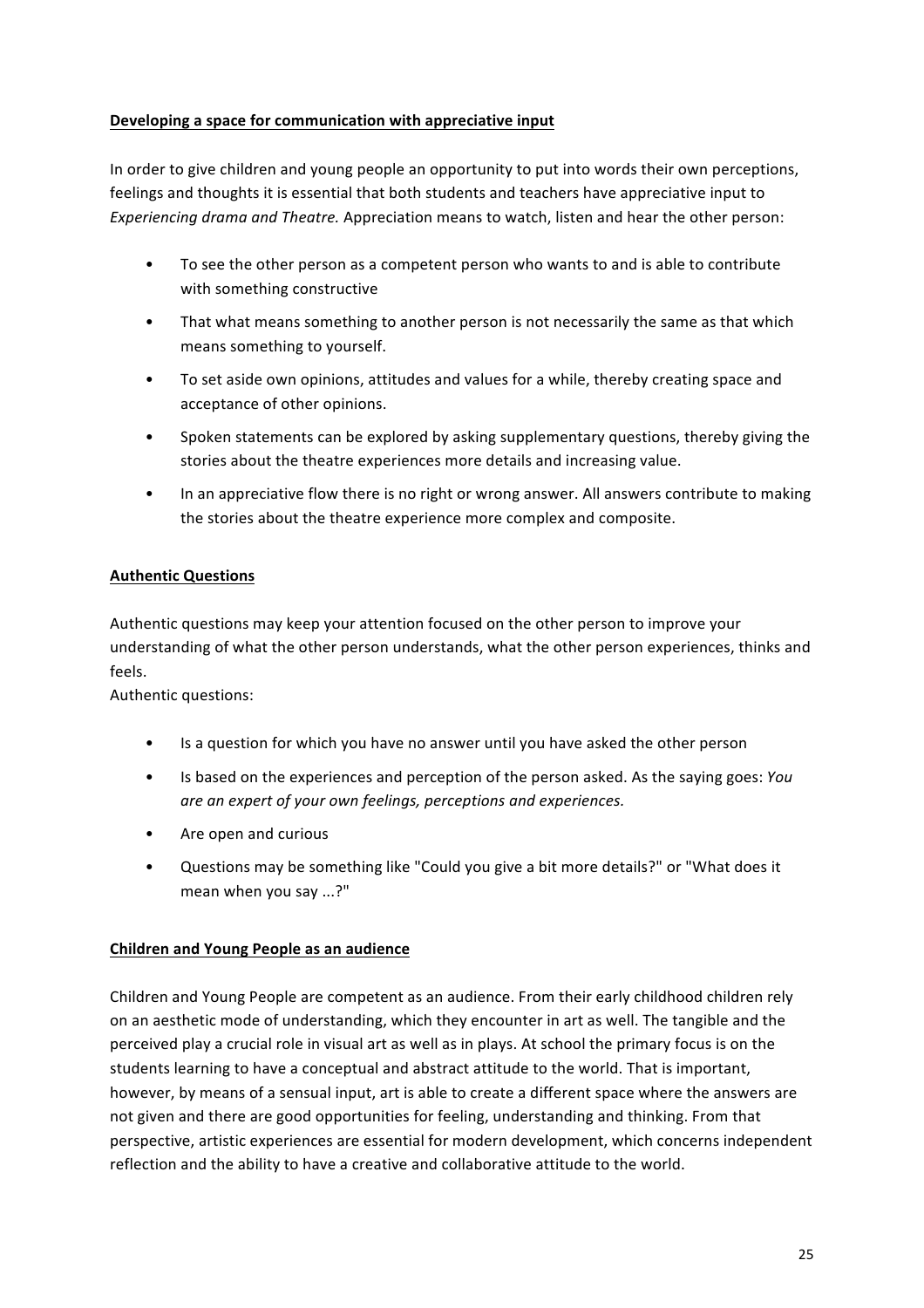*Experiencing Drama and Theatre was developed by Postdoc. ph.d. Louise Ejgood Hansen, Aarhus* **University, Tine Eibye, Souschef/drama teacher at Randers EgnsTeater, cand.mag. Pernille Welent** Sørensen, Consultant Teatercentrum and student assistant Marie Gorm Konradsen. Along the way **8 classes from Randers have assisted us by testing and adjusting the concept. The project received** support from The City of Randers, Region Middle Jutland, Scenekunstnerværket in Region Middle **Jutland, Teatercentrum and Aarhus University.** 

#### **Literature and\$Resources:**

For the development of *Experiencing Drama and Theatre* we gained inspiration from, among others:

- Matthew Reason: *Young Audiences*, Trentham Books, 2010 (analysis of children's experiences with theatre).
- Flemming Mouritzen: Legekultur: essays om børnekultur, leg og fortælling. Odense Universitetsforlag, 1996 as well as Beth Juncker: Om processen: det æstetiske betydning i børns kultur. Riswenw Akidrwe, 2006 (About child culture and children's understanding of aesthetics).
- Maja Loua Haslebo and Danielle Bjerre Lyndgaard: Anerkendende ledelse. Dansk Psykologisk Forlag, 2010. (about appreciative conversation).
- Olga Dysthe: *Det flerstemmige klasserum,* Klim, 1977 (about authentisk questions)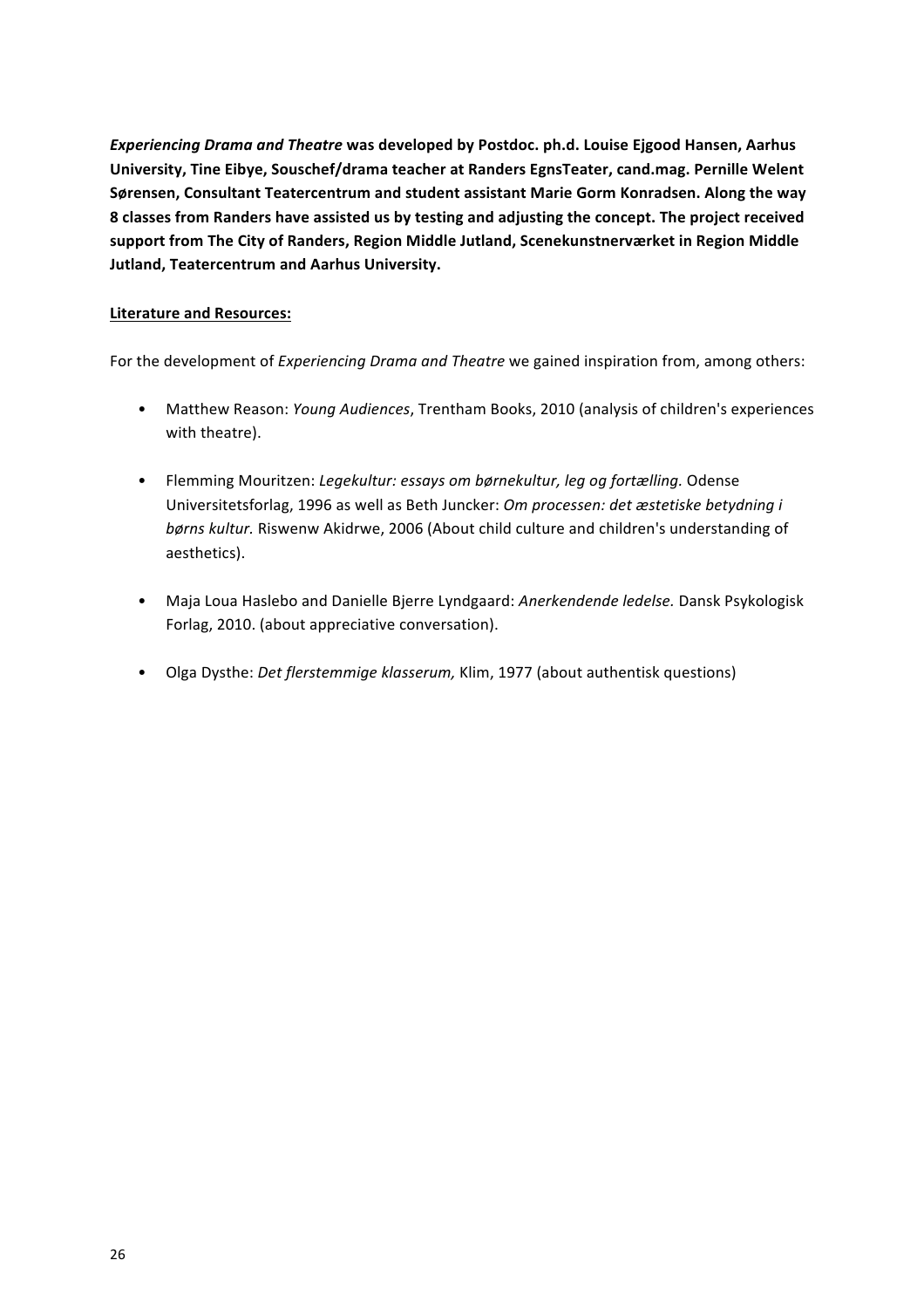**What do you feel?**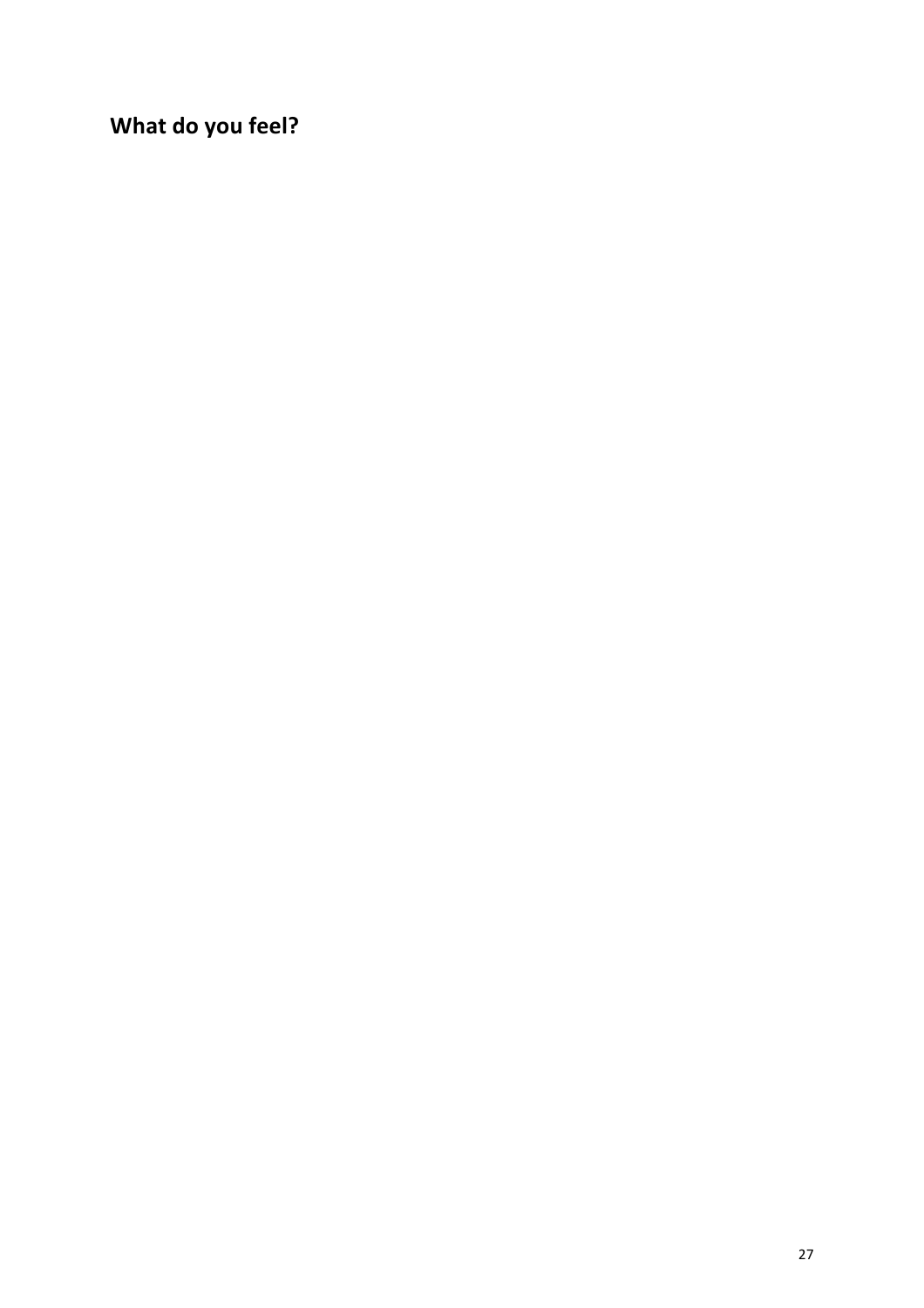**What did you hear?**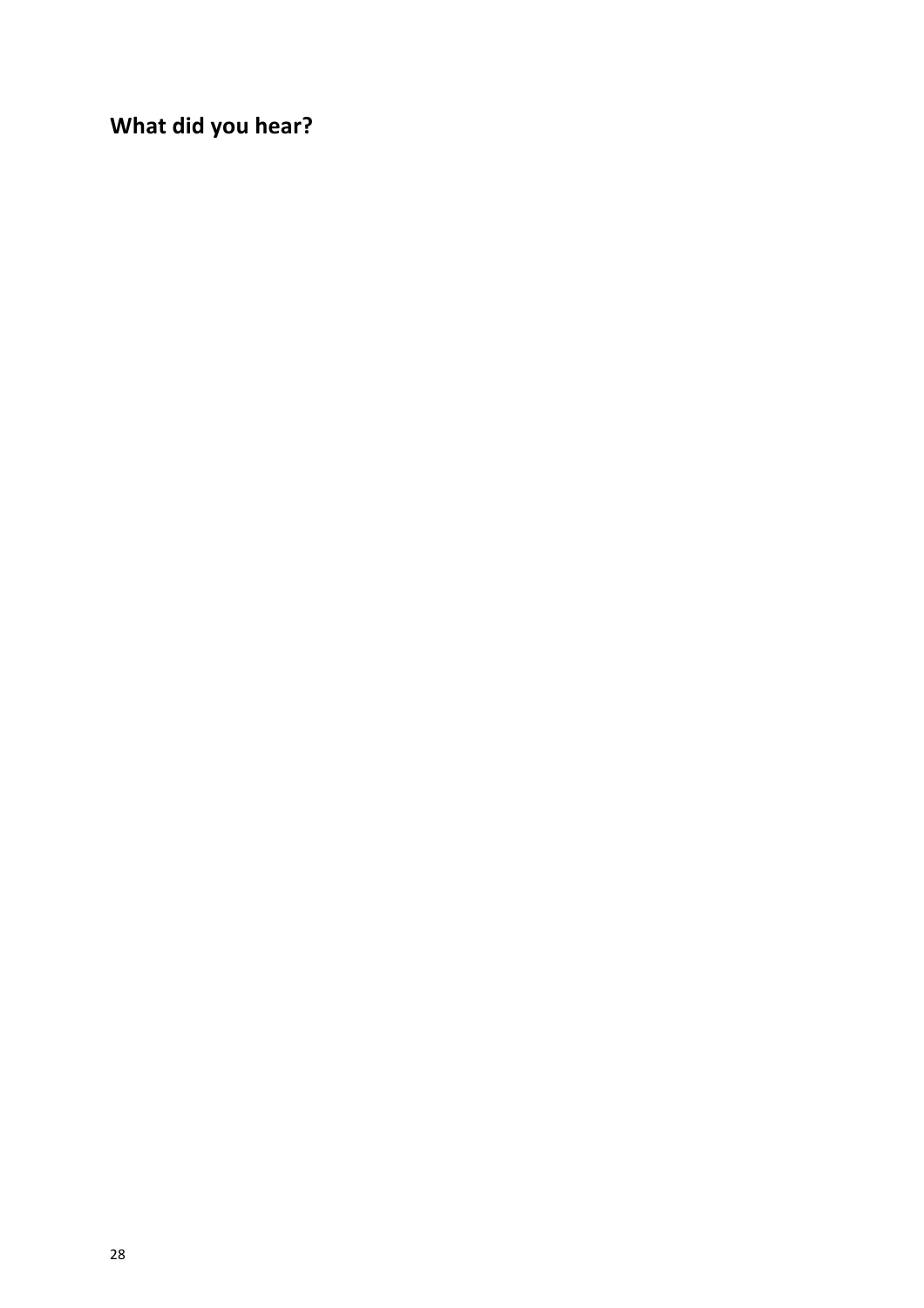**What did you see?**